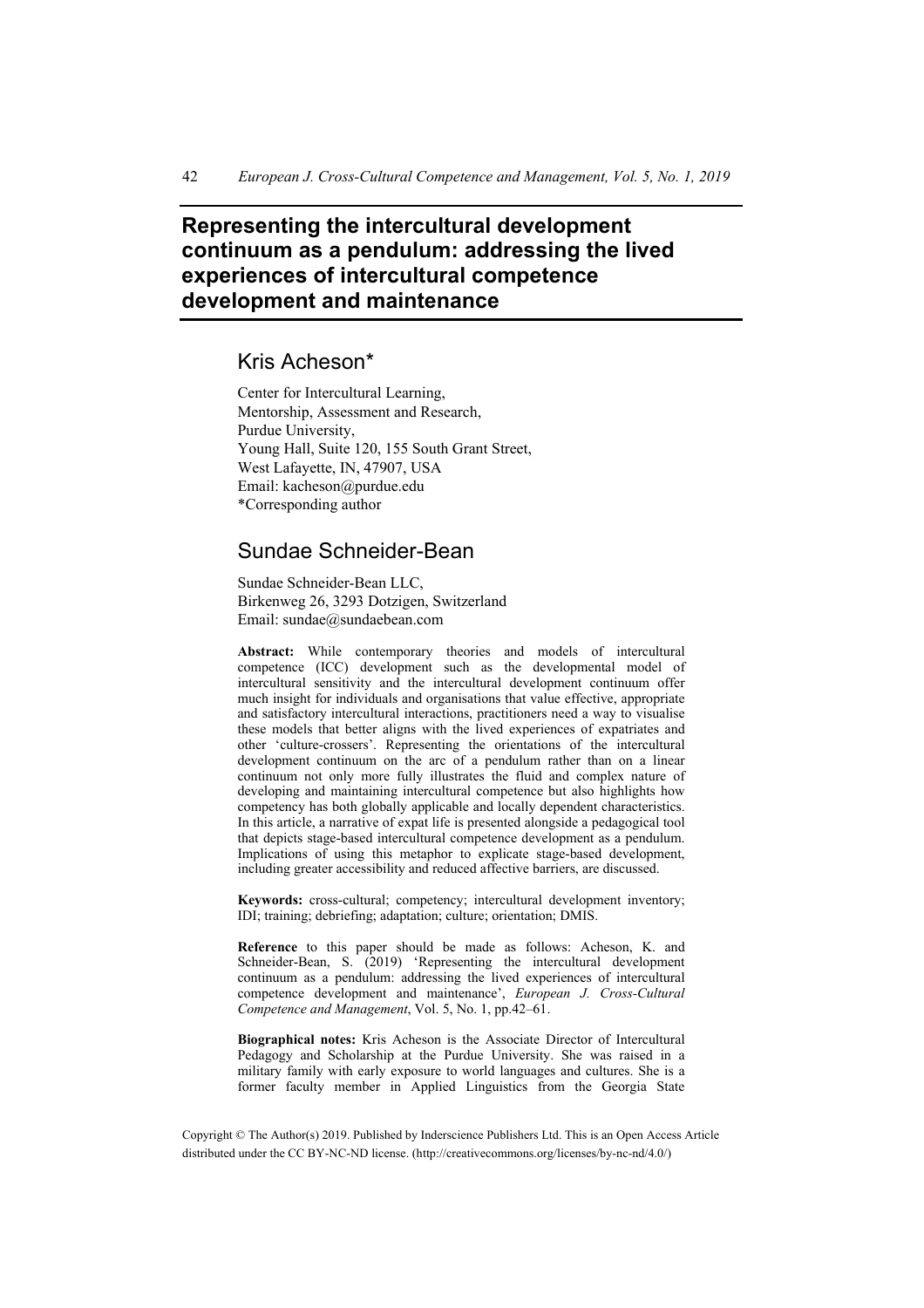University, in 2010–2016. She earned an Interdisciplinary PhD in Intercultural Communication at the Arizona State University in 2008, after which her professional passion became mentoring students and colleagues towards greater intercultural competence (and training others to mentor). In 2015, she served as a US Fulbright Scholar at the Zamorano University in Honduras. She is an award-winning instructor, international education curriculum designer, and researcher with over two decades of classroom teaching experience and numerous publications and grants related to intercultural communication.

Sundae Schneider-Bean is an executive coach, experienced trainer and intercultural specialist. She is the Founder of Sundae Schneider-Bean LLC, Trailblazing Spouse®, and the Expat Happy Hour (#1 in iTunes in places and travel). She earned an MA in Intercultural Communication from the Arizona State University in 2006 and has lived and worked abroad for nearly 20 years. Drawing on her professional training, life experience and business background, she has coached clients from over 60 countries across six continents. She challenges her clients to reflect on their daily practices in order to develop intercultural competencies and communication skills.

This paper is a revised and expanded version of a paper entitled 'Representing the intercultural development continuum as a pendulum' presented at SIETAR-USA Annual Conference, San Diego, CA, USA, 18–21 October 2017.

#### **1 Introduction**

Many organisations and institutions, struggling with complex identity and communication issues in an increasingly globalised world, are investing in diagnosing and improving the intercultural competence (ICC), sometimes also referred to as 'emotional intelligence' (Early and Ang, 2003), of their leaders and members (Irving, 2010; Deardorff, 2006). The intercultural development inventory (IDI) is used frequently in both corporate and academic realms to measure ICC. The IDI is commonly used for two purposes: as a diagnostic tool, that is, to 'place' students or training participants into developmental stages in order to tailor curriculum that is stage-specific, and as an instrument of program evaluation administered in a pre/post intervention study design. However, the paradigm of ICC assessment has begun to shift in recent years towards a more learner-focused approach structured around formative assessment. Several quantitative instruments used for diagnostic and program evaluative purposes – for instance the intercultural effectiveness scale (http://www.kozaigroup.com) and the beliefs, events and values inventory (http://www.thebevi.com) – emphasise their potential use for personal development. Like other measures, the IDI (http:// www.idiinventory.com) now offers participants a stage-specific development plan along with a report of results.

The IDI and its related theoretical frameworks, i.e., the developmental model of intercultural sensitivity (DMIS) (Bennett, 1986, 1993, 2004) and the intercultural development continuum (IDC) (Hammer, 2012, 2009) offer much insight for individuals and organisations that value effective, appropriate and satisfactory intercultural interactions. Some qualified administrators (QAs) of the IDI have found, however, that debriefing people on their IDI results can be problematic; they often encounter resistance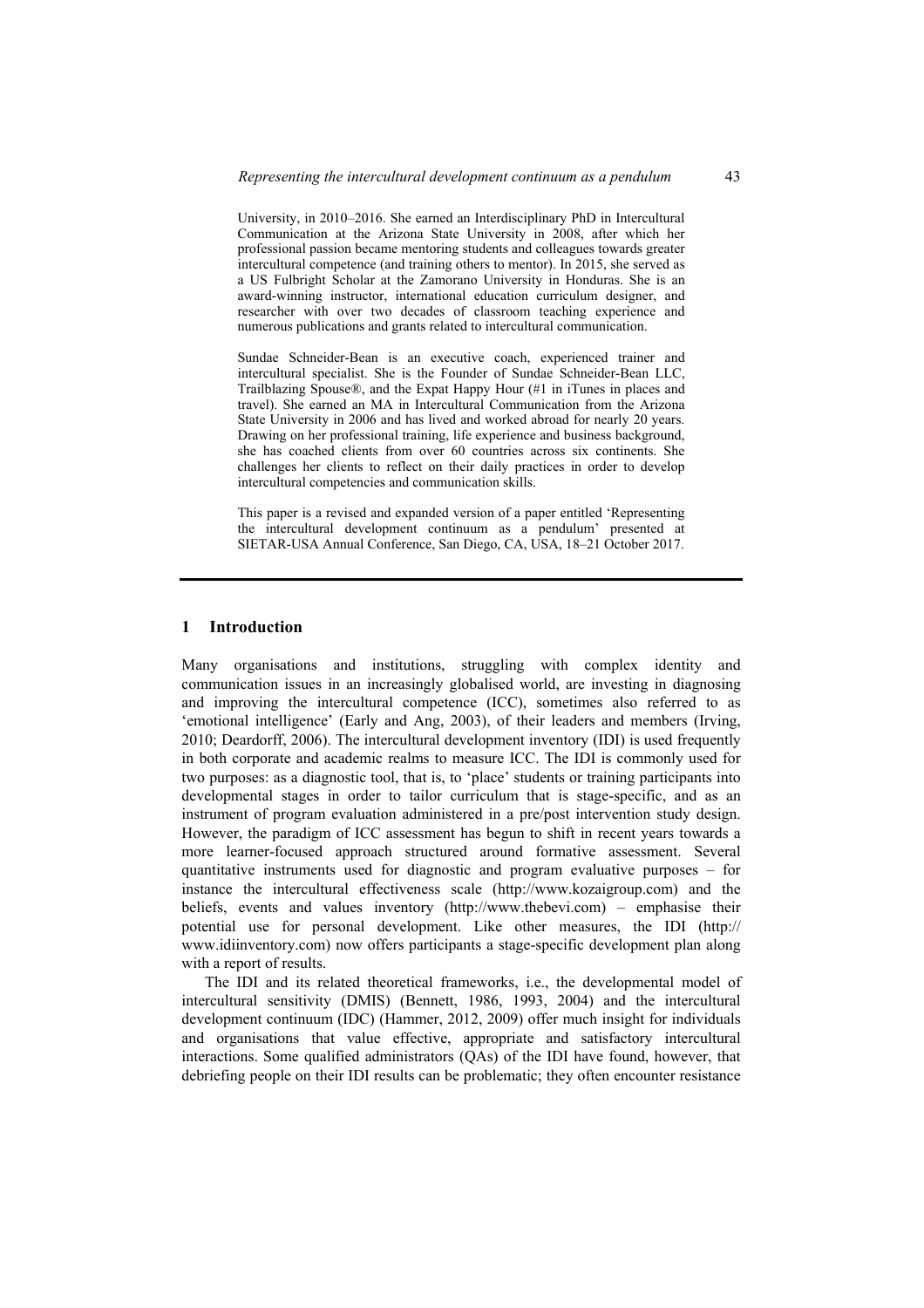to unexpectedly low scores and struggle to explain 'regression' over time because the model only projects forward growth. With IDI participants who find themselves in the midst of a challenge to their identity and/or worldview, it can be counterproductive to explain the process of development in a way that further unsettles their sense of self. Practitioners thus need a means of discussing ICC with those they mentor that better meets their developmental needs – a metaphor that articulates in a non-judgmental manner how and why people score on the IDI as they do. This article presents such a metaphor, representing the orientations of the IDC on the arc of a pendulum rather than on a linear continuum. Rather than an attack on the DMIS or IDC, the discussion below should be read as an effort to make these models both more accessible and more applicable to lived experiences. The implications of this innovation are discussed below, interwoven with a phenomenological narrative of one culture-crosser (the second author) whose story illustrates the fluid and complex nature of the development and the maintenance of ICC.

Sundae's story: "I grew up rather sheltered from other cultures in Williston, North Dakota, USA. I left for a study abroad semester in Toledo, Spain when I was twenty-one. Until that point, my cultural experiences had been comprised of fairly limited and superficial encounters with domestic diversity in the Mid-western USA and a few quick trips north to our 'neighbors' in Canada. In my early years I had no idea how important culture was to me, to others, or to my relationships with others, but in Spain I discovered how exciting it was to gain a glimpse of the world from another perspective. After finishing my degree in Spain, I added a few months exploring Europe and a whirlwind backpacking adventure in south-east Asia to my suite of experiences. In Vietnam, I met someone special and this led to a move to Bern, Switzerland at the age of twenty-two to commit to a relatively new relationship. I was starry-eyed, in love and hungry for cultural experiences. I soaked in the rich architecture of this UNESCO World Heritage Site; I tested out new foods and awkwardly learned how to properly greet friends. Bernese German (Bärnduutsch) presented a challenge, especially since I had to learn German (Hochdeutsch) to eventually understand it, but became well worth the effort. Even as I became more proficient in the language, though, I often found myself being taken off guard when I observed how the Swiss did certain things, or when I realized that they expected me to behave in ways that didn't feel natural to me. Sometimes the identity challenge, physical distance from family and sorrow for all I had given up brought me to my knees in tears. I tried to cope by focusing on all the things I had in common with the Bernese, the values we seemed to share and what good people they were.

Over the years I began to understand and even appreciate 'the way they do things here', including the importance of planning in advance, how friendships take more time to build and even the high value placed on security. I learned to tone it down in a restaurant or on public transport, being careful not to laugh too loudly and draw attention. Eventually I was able to integrate quite deeply, spending much of my time with Swiss friends and even heading up intercultural management at a major Swiss corporation. I was proud of the fact that I could train and coach my clients in German. I still felt a little different, but accepted. Over the years, Switzerland became 'home', so much so that I felt like an outsider when I went back to the USA to visit.

For those familiar with the W-curve and other models of cultural adaptation (Gullahorn and Gullahorn, 1963), as well as stage-based models of ICC development such as the DMIS (Bennett, 1993) and the IDC (Hammer, 2009), Sundae's story resonates as an illustration of intercultural growth and change. We can see her progress through stages of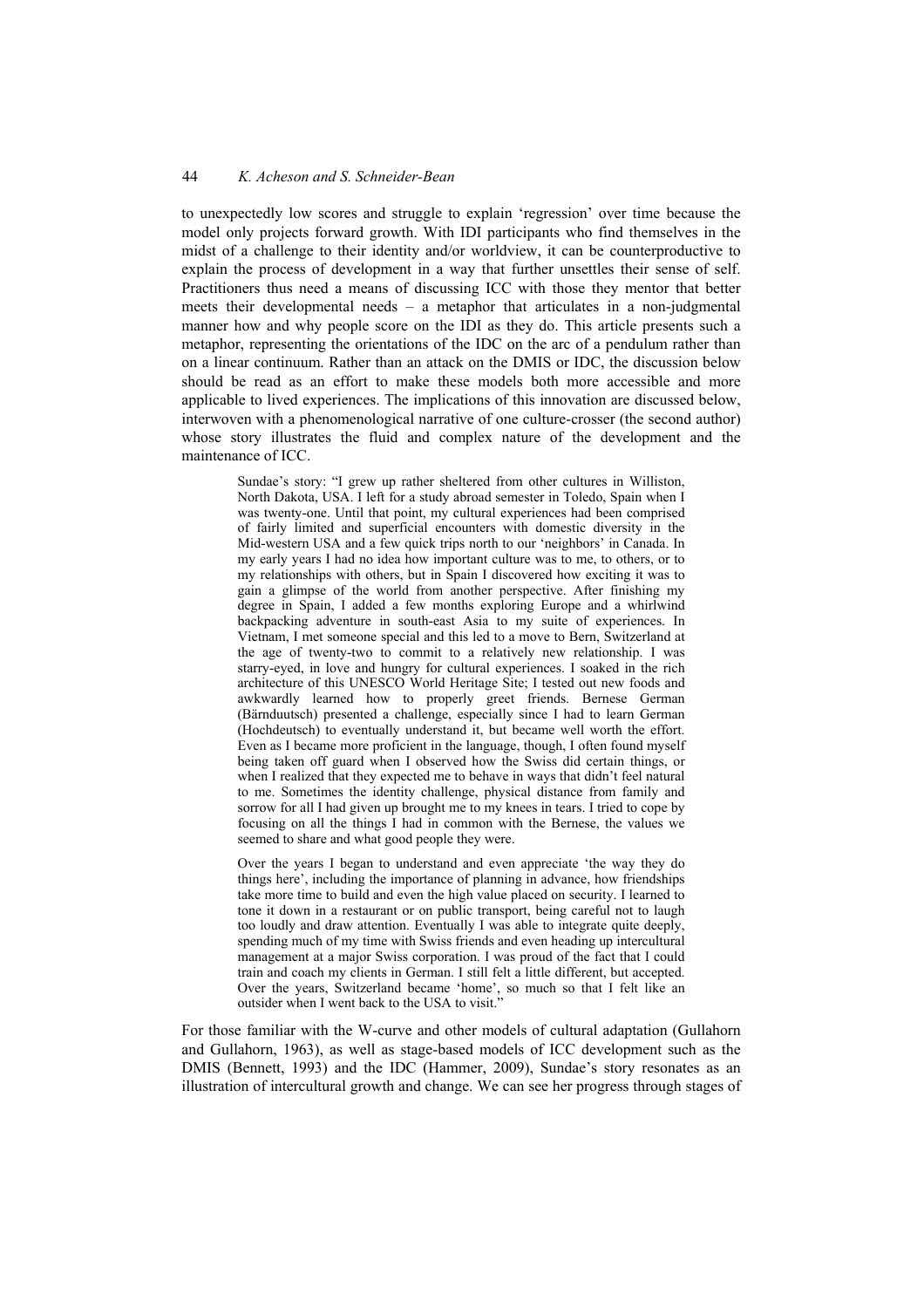adaptation in the W-curve: *honeymoon* ('starry-eyed' and excited by difference), *crisis* ('awkward' and 'in tears'), *adjustment* ('understand' cultural values, 'learn to' behave in culturally appropriate ways and 'integrate deeply') and *re-entry* ('outsider' back in the US) phases. Likewise, we see her move through various intercultural orientations of the DMIS and the IDC in this narrative: *denial* ("no idea how important culture was"), *polarisation* (puzzlement over the expectations of the Swiss and romanticisation of all things foreign as 'exciting' and 'rich'), *minimisation* ('in common' and 'share'), *acceptance* ('understand and appreciate' new belief system and norms), and *adaptation* ('learned to' and 'could do'). However, Sundae's story does not end here. This is, in fact, only the beginning of her lifelong developmental process of learning to interact across cultures.

Contemporary theories and models of adaptation and ICC development offer much insight for individuals and organisations that value effective, appropriate and satisfactory intercultural interactions and thus strive to make progress towards more ethnorelative/intercultural ways of experiencing difference. Yet, because the models illustrated above are typically depicted with linear, unidirectional visual aids, they do not always fully resonate with the lived experiences of expatriates and other culture-crossers, as we will see when Sundae's narrative continues to unfold in the remainder of this article. As a collaboration between a practicing scholar and a scholarly practitioner who are well-steeped both in the academic traditions of ICC development and assessment and in the day-to-day praxis of mentoring others through these processes, this article weaves together Sundae's story with a new heuristic that presents the IDC as a pendulum rather than a linear continuum. This metaphor better represents the fluid and complex nature of not only the *development* of intercultural competency but also its *maintenance* across various shifting contexts and conditions. Furthermore, the depiction of the IDC orientations on a pendulum offers an explanation for how global and local aspects of competence interact with each other and manifest in individual experience. Following a review of relevant theoretical frameworks, we detail the applications of the pendulum metaphor, relate and analyse more of Sundae's story, and discuss important implications of this new pedagogical tool.

## **2 Review of literature**

#### *2.1 Global versus local competencies*

Scholars and practitioners in the field of intercultural communication have long argued over the nature of ICC. The primary debate is the basic definition of the term. Although no discernible consensus has been reached on the components that contribute to ICC, there are several themes common to most descriptions, including the inclusion of various skills, knowledge and attitudes (Spitzberg and Changnon, 2009). One aspect of this debate most relevant to Sundae's story is the question of whether ICC is locally or globally applicable. In other words, having developed ICC in the Swiss context, will Sundae always fully carry that competency with her as she journeys into other unfamiliar cultural territories? Scholars who argue that ICC is global provide evidence of the transferability of skills and attitudes, while scholars who conceive of ICC as local point to the specificity of linguistic and cultural knowledge that does not necessarily transfer to other localities. Organisations must therefore define ICC, at least implicitly, before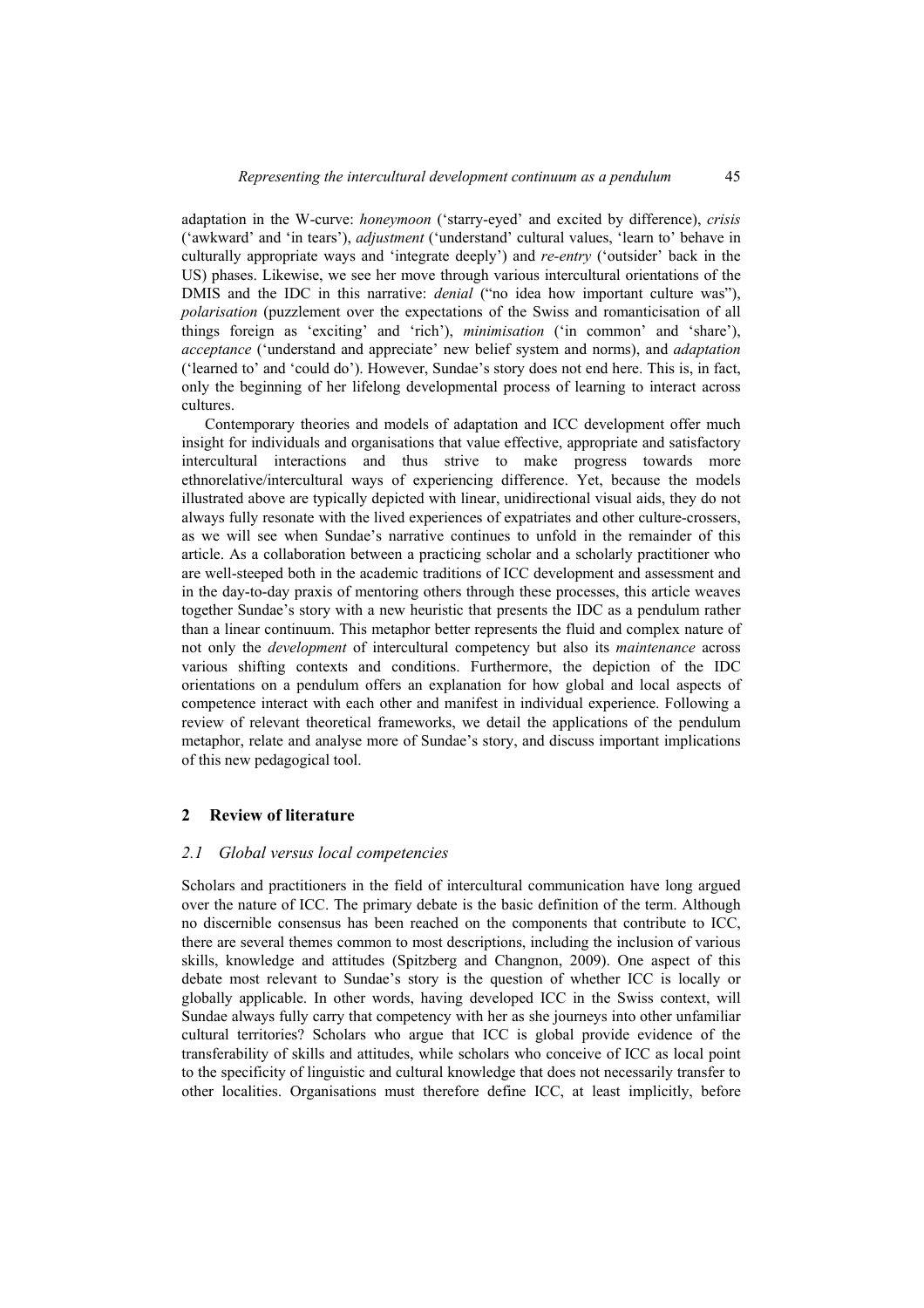attending to its development, since different understandings of the construct suggest different courses of action in strategic planning (for instance, workshops in emotional resilience or immersive language training).

While most, at least in theory, acknowledge the global and local natures of ICC as a both/and dialectic rather than an either/or dichotomy, in practice, interculturalists tend to be rather pragmatic in their treatment of ICC, favouring either the local or global aspects of ICC based on which best serve their particular needs. For example, many intercultural trainers and scholars in corporate (Callen, 2008; Early and Mosakowski, 2004; Irving, 2010; Marcel, 2011) and military (Abbe et al., 2007; Gallus et al., 2014; Watson, 2010; Wolfel, 2008) contexts focus on more broadly applicable or globally transferable skills because they add value to the concept of ICC in these contexts. In these realms, institutions frequently measure the ICC (a.k.a. cultural intelligence, intercultural effectiveness and global competence) of individuals with an eye towards predicting successful outcomes at the organisational level. This type of measurement often operationalises ICC as relatively acontextual, atemporal and static once developed. In other words, organisations operating in this paradigm tend to assume that, once achieved by an individual, ICC is forever after present, regardless of contextual factors such as a move to another unfamiliar cultural setting or the physical and emotional resources available to that individual in any given moment. If, for instance, an employee has scored highly on an intercultural assessment, that person may then be judged ready for any and all intercultural challenges. This conclusion is especially problematic when self-report measures with high face-validity are used to determine intercultural competency, since this characteristic of an instrument often leads to the overestimation of skill level (see Brenner and DeLamater, 2016, for an explanation based on identity theory of how the actual, ought, and ideal selves can influence survey response). Moreover, individuals themselves contribute to the discourse emphasising the global nature of ICC when, armed with the evidence of their ICC assessment results, they assume the mantle of general cultural intelligence in order to increase their status or appeal during hiring, promotion, compensation, task assignment and other organisational processes.

Likewise for pragmatic reasons, many in the field of language acquisition (Byram et al., 2001; Genc and Bada, 2005; Witte, 2014) emphasise the local aspects of ICC over the global ones. Because their job security and the status of their field is in part dependent on evidence of the importance of what they teach, it seems natural that they would tend to highlight how vital linguistic skills and culture-specific knowledge are in successfully negotiating intercultural interactions. Discipline and organisational type are of course not the only influences on this debate. Dervin (2010) points out that paradigm can impact one's stance in the local/global debate, with postmodernists and poststructuralists pushing for more fluid, contextual and multi-layered understandings of ICC.

#### *2.2 DMIS and IDC*

Bennett's (1986) DMIS, foundational in the field, remains a highly influential theory for both scholars and practitioners (trainers, coaches, etc.) of ICC (Witte, 2014). The DMIS posits six stages on a developmental spectrum, ranging from the more ethnocentric orientations of denial, defence and minimisation to the more ethnorelative orientations of acceptance, adaptation and integration (Bennett, 1993). In the 1990s, an instrument called the IDI was created to assess intercultural sensitivity, placing individuals and groups who take the inventory on the spectrum of the DMIS (Hammer, 2009). Over years of validity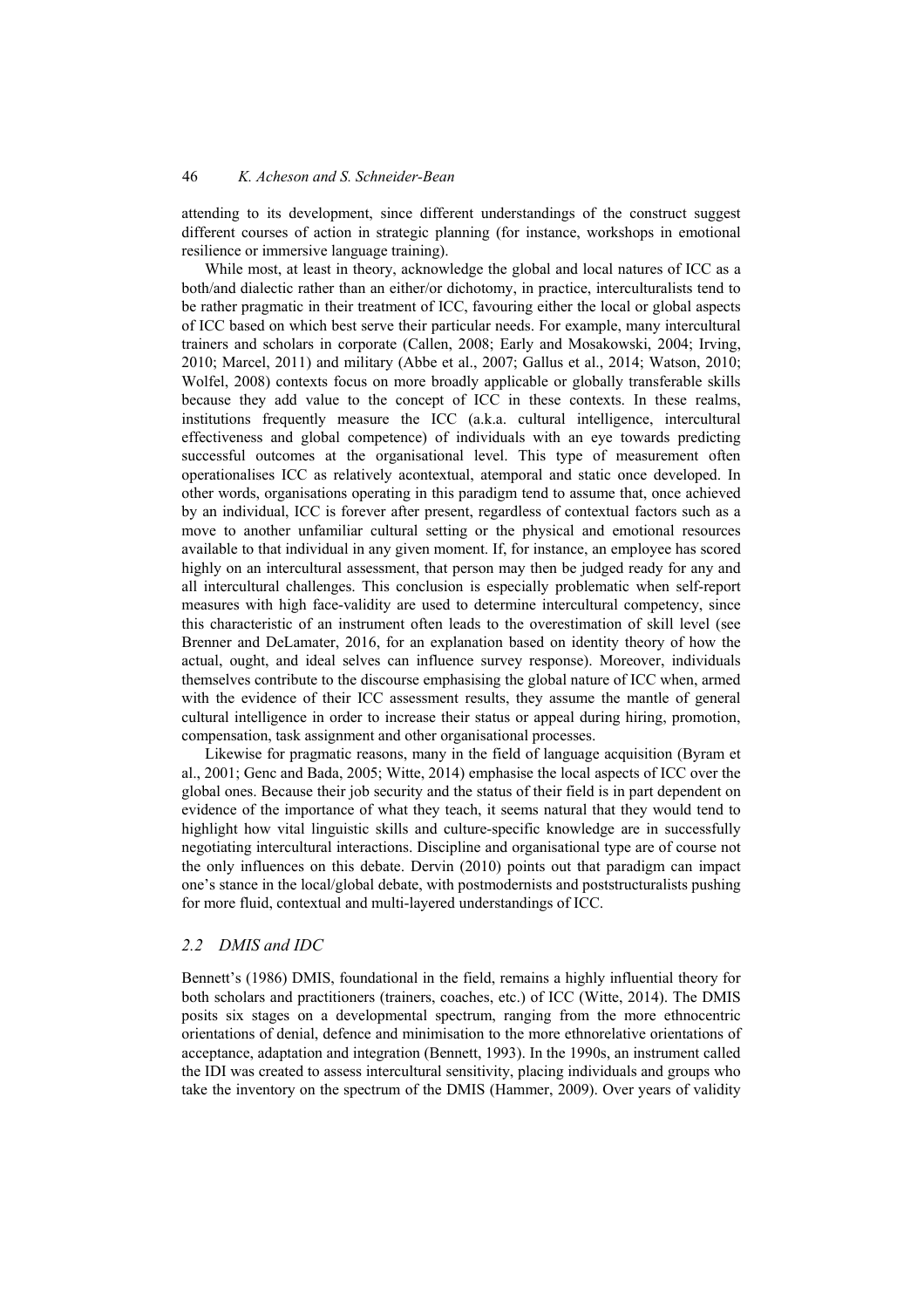and reliability testing including over 10,000 participants, much of it conducted by external researchers (e.g., Paige et al., 2003), the IDI has been refined into the current widely-used online version (V3) of 50 items scored on a 5-point Likert scale and a variety of customisable demographic and open-ended questions. Researchers have utilised the IDI in a variety of contexts and settings, for example with high school students in an international school (Straffon, 2003), US K12 teachers in a professional development program (DeJaeghere and Cao, 2009; DeJaeghere and Zhang, 2008), short and long-term study abroad students (Jackson, 2010; Vande Berg et al., 2009) and future physicians participating in an intercultural intervention (Altshuler et al., 2003). More recently, Bennett (2014) shifted the discourse about the DMIS from more positivist *stages* of development to more constructivist *positions* on a continuum, emphasising that "one position is predominant, although perceptual strategies may span several positions" (n.p.).

Grounded in years of data from the IDI, Hammer (2012) also recently presented a model, the IDC that differs somewhat from the DMIS and more closely aligns with the Inventory. Hammer argues that validity testing of the IDI supports a model (see Figure 1) with five stages instead of six, and he labels the ends of the spectrum with the terms monocultural mindset and intercultural mindset rather than ethnocentric and ethnorelative.



**Figure 1** Intercultural development continuum (see online version for colours)

*Source:* IDI, LLC (2017)

Participants who take the IDI receive a report of results in individual and/or group debriefings with trained QAs of the instrument. The report places the inventory-taker(s) in one of these five orientations on the IDC on two separate scales, the first for one's perceived (subjective, or self-diagnosed) orientation and the second for one's developmental (objective, or instrument-diagnosed) orientation:

• Denial: an orientation that likely recognises more observable cultural differences (e.g., food) but may not notice deeper cultural difference (e.g., conflict resolution styles) and may avoid or withdraw from cultural differences.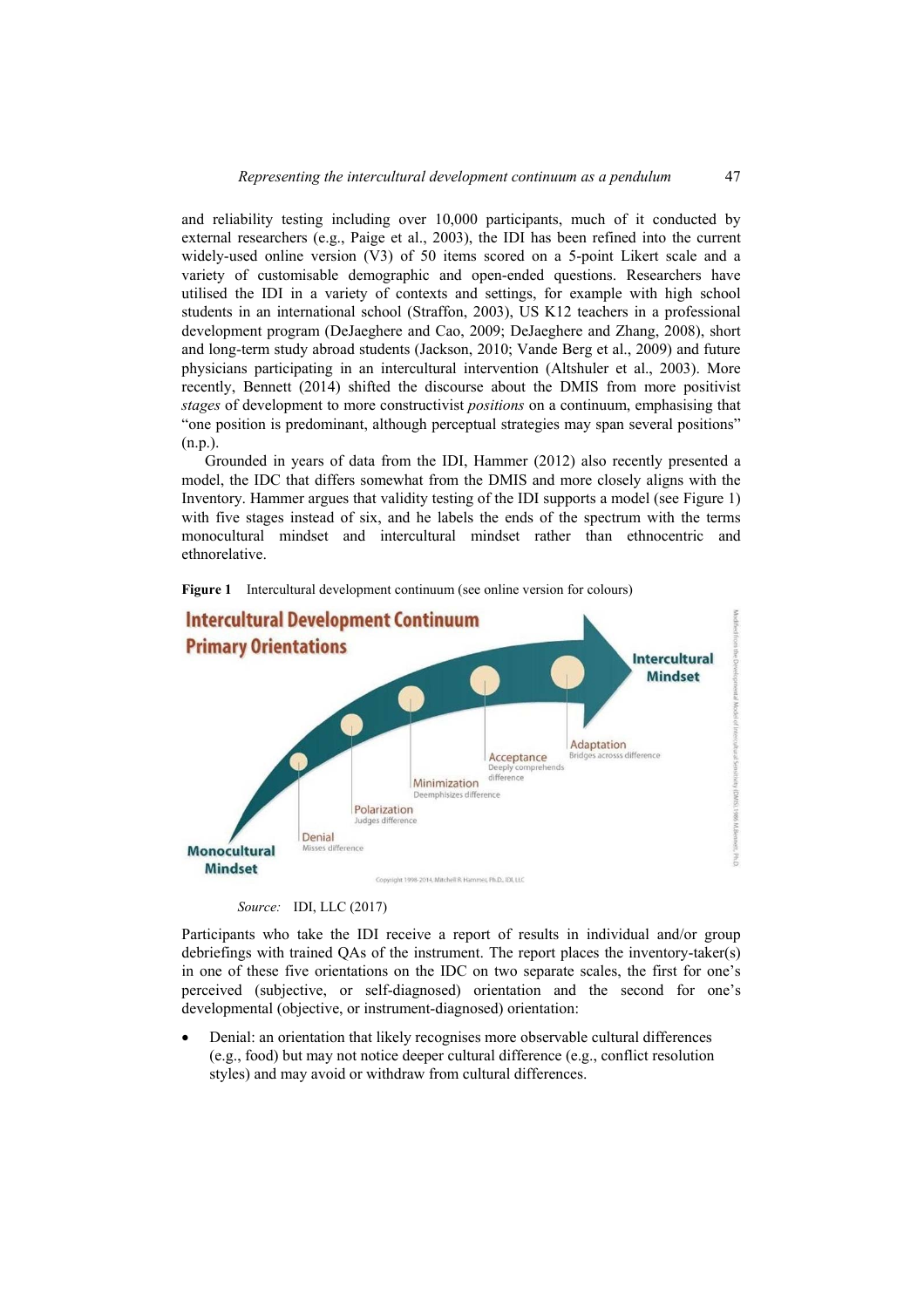- Polarisation: a judgmental orientation that views cultural differences in terms of 'us' and 'them'. This can take the form of:
	- Defence: an uncritical view toward one's own cultural values and practices and an overly critical view toward other cultural values and practices.
	- b Reversal: an overly critical orientation toward one's own cultural values and practices and an uncritical view toward other cultural values and practices.
- Minimisation: an orientation that highlights cultural commonality and universal values and principles that may also mask deeper recognition and appreciation of cultural differences.
- Acceptance: an orientation that recognises and appreciates patterns of cultural difference and commonality in one's own and other cultures.
- Adaptation: an orientation that is capable of shifting cultural perspective and changing behaviour in culturally appropriate and authentic ways (IDI, LLC, 2012).

In addition, the profile describes some strengths and weaknesses of the orientation and discusses Trailing Orientations, or the unresolved earlier orientations that one might revert to in stressful moments.

The DMIS and IDC models have not escaped critique. Witte (2014) points out that the models are less about behavioural ICC and more about a person's subjective experience of difference, and also criticises the fit of the DMIS for students of foreign language since it fails to fully acknowledge the role of language in facilitating interactions and shaping identities. Other scholars have questioned the IDI's construct and ecological validity (Matsumoto and Hwang, 2013). Moreover, some assumptions of the models are not always borne out in empirical research.

For example, even with the nuances of IDC Trailing Orientations reported by the IDI and Bennett's (2012) acknowledgement of the messiness of one's position on the DMIS spectrum, both models imply a fairly stable trajectory of growth in which ground once gained on the continuum may be lost again only momentarily. Yet, Van Der Poel (2016) found that study abroad participants moved significantly in both directions on the IDI. Likewise, Krishnan et al. (2017) noted that across the studies they reviewed where the IDI was used as a measure before and after an intervention, "14–31% of participants declined" on the IDC (p.19).

In addition, some recent qualitative research has demonstrated how variable and nonlinear the opinions and emotions that reflect orientations can be over the course of mere weeks, and sometimes even expressed within the same paragraph in journaling (Garrett-Rucks, 2014). Human perspectives, in a word, are messy – much messier than the ways we tend to discuss them based on these linear models. As demonstrated with the empirical evidence above, ICC can be both multi-faceted and unstable in the moment and variable in the long-term – that is, not always clearly in a trajectory of positive gain or growth towards ethnorelative/multicultural perspectives (see Havril, 2015 for a discussion of an intercultural learning spiral, for instance). Such messiness may seem contradictory to the construct of development, which some would argue by its very nature requires directionality. However, the findings of these scholarly studies suggest that we should be thinking of directionality as optimal rather than inevitable; in other words, even when an optimal direction of development is indicated in a model, it does not necessarily follow that moving in another direction, or not moving at all, is impossible or even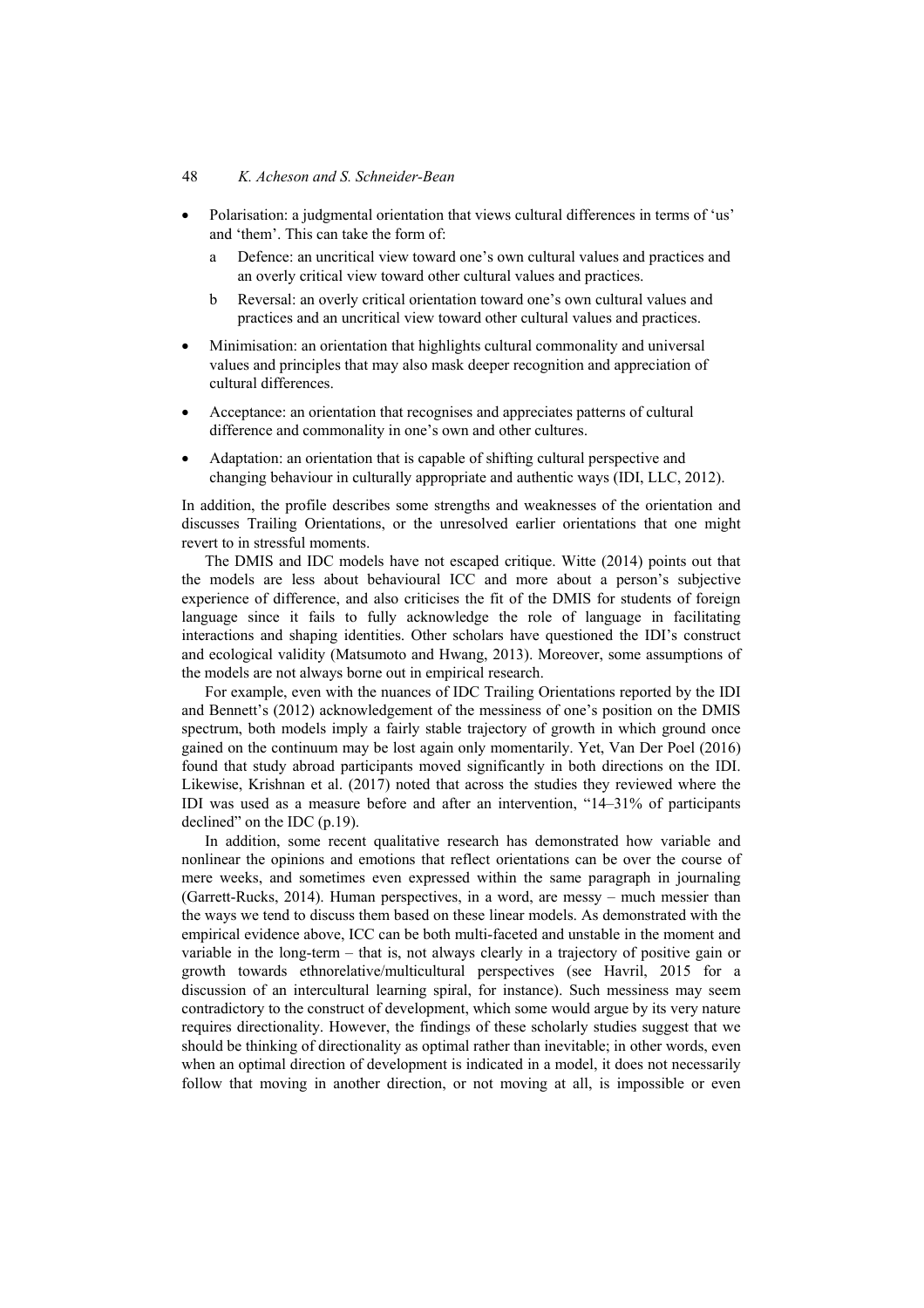abnormal. Clearly, bi-directional movement on the IDC is a common phenomenon in published IDI data and should not be ignored.

From the point of view of a practitioner – an instructor, trainer or coach who often explains these models and IDI results to others – the DMIS and the IDC can be problematic in ways not discussed above. The clear, linear stage-by-stage progression from one orientation to the next that is such a strength in terms of the three main purposes of the IDI (diagnosis of group orientation for pedagogical planning, measure of the effectiveness of an intervention and aid for individual development of intercultural sensitivity) at times becomes a double-edged sword. Because they depict movement on the continuum as relatively unidirectional, it can be difficult for culture-crossers to understand all of their lived experiences in terms of these models.

For example, two factors affecting intercultural orientation that the DMIS and IDC do not emphasise are the interactions between global and local aspects of intercultural competency and the impact of expat fatigue. With regard to the first of these, as practitioners we have witnessed individuals not just lapsing momentarily into trailing orientations but living long-term in previously outgrown stages such as polarisation or minimisation when they transition into unfamiliar cultural environments after having already internalised orientations of acceptance and/or adaptation in a different context. With the second, in moments of crisis and with a cumulative effect over the long-term, the lack of physical and emotional resources that are symptomatic of 'cultural fatigue' [Szanton, (1966), p.36] can hamper the intercultural sensitivity of those who had previously achieved ethnorelative/multicultural orientations.

Perhaps most importantly, IDI QAs who regularly debrief others on their individual results are quite cognisant of the fact that IDI scores are not always well-received. Shock and disappointment, even disbelief, are common (Hofner Saphiere, 2012). These emotional reactions to debriefings can be taken as evidence of the validity of the instrument's distinction between the more subjective perceived orientation and the more objective developmental orientation (which is typically lower than the perceived). However, the validity of IDI scores does not mitigate the challenge for IDI administrators of debriefees' negative affect when 'lower' than expected or desired IDI scores are revealed in a debriefing. Perhaps even more than the IDI scores themselves, the perceived criticism of the imagery (i.e., an upward pointing arrow) and language (e.g., denial, polarisation, minimisation) used in discourse about the inventory can be counterproductive to positive learning experiences when the IDI is used as a formative assessment. The lived experiences of practitioners strongly suggest that a different way of talking about the orientations of intercultural sensitivity would be useful.

Despite some criticism, the DMIS and IDC, as well as the IDI assessment, remain well-represented in contemporary literature and continue to gain momentum in both corporate and academic arenas, where the development of ICC is often an explicitly stated and well-funded strategic organisation goal. Far from advocating their discontinuance, in this paper we argue that these models could become even more resonant with human experience and useful for ICC developmental work if framed differently. It is important to note at this point that, although the DMIS predates the IDC by many years and is considered the foundational model of stage-based ICC development, the remainder of this article discusses the IDC almost exclusively. We acknowledge the important contributions made by the DMIS, but because IDI results are framed in terms of the IDC (see IDI, LLC, 2012), and since we anticipate this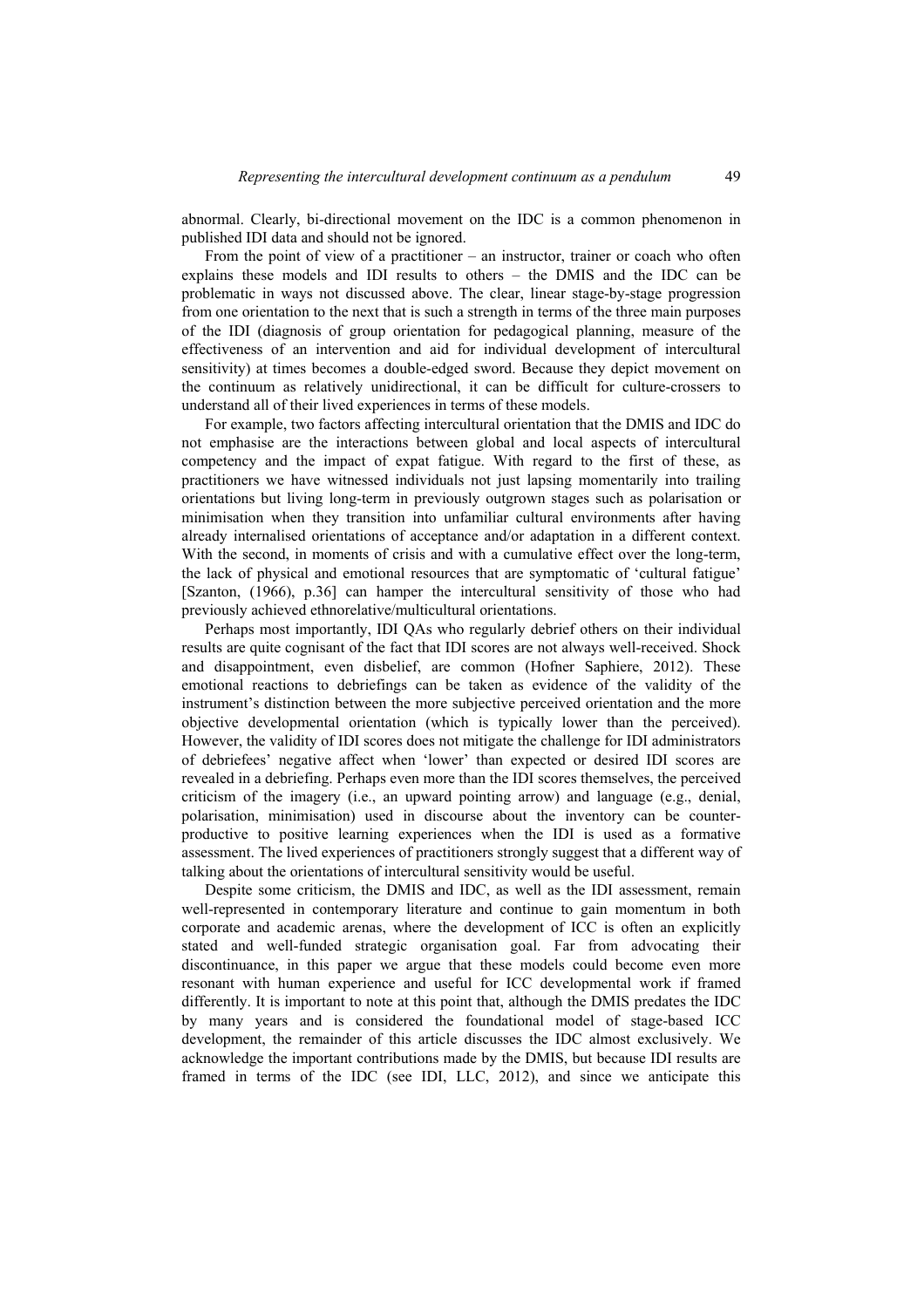pedagogical innovation being utilised most frequently in the context of discussing IDI results, this seems appropriate.

## **3 The pendulum metaphor for intercultural development and maintenance**

To enhance its resonance with lived experience and reduce the implied judgment inherent in the current model's monocultural 'end', the five orientations of the IDC, which are normally depicted in a linear model along an arrow moving from left to right, can instead be mapped onto a pendulum as illustrated in Figure 2.



**Figure 2** IDC orientations on a pendulum (see online version for colours)

This pendulum swings between a focus on similarity and a focus on difference, with the orientations that have the most unbalanced focus on similarity (denial) and difference (polarisation) located at the most extreme reaches of the pendulum trajectory. Moving from one orientation to the next on the continuum (for example, from polarisation to minimisation) means swinging from one side to the other (in this case, from too much emphasis on difference to too much emphasis on similarity), with each swing less extreme until one may eventually find balance between the two in adaptation. Adaptation is situated midway between the two extremes because in this orientation, when we are able to successfully bridge cultural differences and behave appropriately in contexts beyond our native culture(s), we have resolved the dissonance between self and other, achieving a dialectic of similarity and difference.

Although human perspective is not subject to the laws of physics, the pendulum metaphor can be a powerful heuristic device for understanding lived experience. In Sundae's story above we see her start at the far left of this pendulum growing up with little exposure to difference, swinging to the far right with her fascination for experiences of the Other, moving partway back again towards similarity in her struggle to find connection in Switzerland, shifting somewhat towards difference once again as she learned to value Bernese perspectives. Finally she settled into a balance between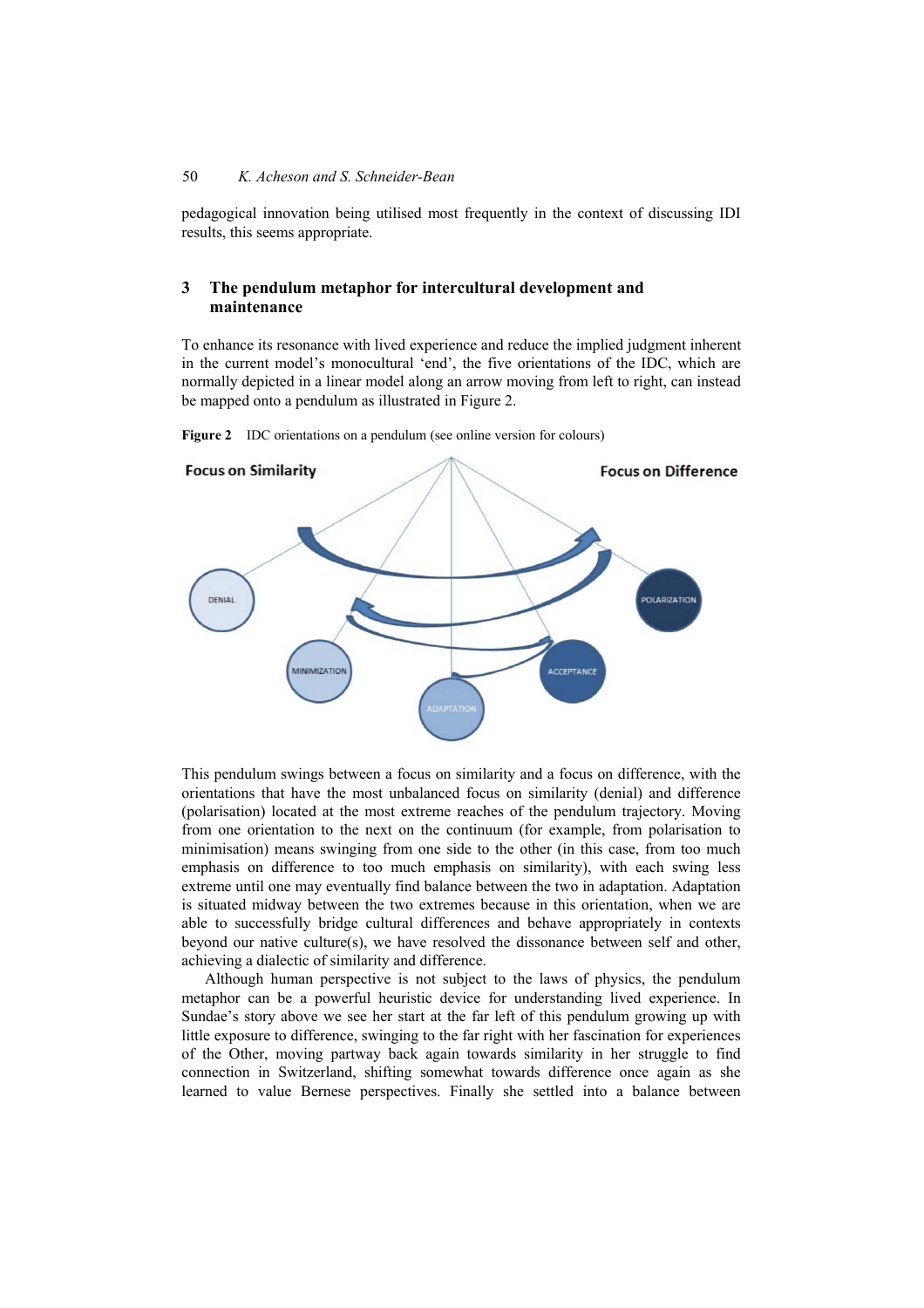similarity and difference when she could perform Swiss norms and speak German at a professional level, thus enabling her to embed herself deeply in her new community and work life while still feeling authentic in her interactions.

The pendulum metaphor does not fundamentally change the nature of stage-based development, which posits that each stage is a natural reaction to or outgrowth from the previous. More so than a straight line does, the metaphor explains the relationships between the stages by demonstrating why people move into polarisation from denial, into minimisation from polarisation, and so forth: like over-correcting a vehicle with sensitive steering, people swing too far towards the opposite of their current orientation before (hopefully) finding balance.

**Figure 3** Unsettling the pendulum (see online version for colours)



As illustrated in Figure 3, a pendulum, whether in motion or at rest, is disturbed by change. The IDC, pictured as an arrow pointing in one direction, implies that movement from stage to stage is unidirectional. While the trailing orientations reported in IDI profiles hint at variability, they do not fully capture either the long-term or short-term fluctuation that many people experience. In contrast, the pendulum metaphor acknowledges the possibility, even the likelihood, of motion in either direction (not only the optimal one). Even after having achieved adaptation, when we move to a new context our orientation becomes unsettled and begins to swing again back and forth between too much emphasis on similarity and on difference. This defensive reaction to a new environment is often a result of the loss of local knowledge and skills, so the more dramatic the change/the loss, the more extreme the swings of the pendulum are likely to be. However, many people entering new cultural waters after having already reached multicultural mindsets on the IDC do not swing all the way to the far extremes of the arc (e.g., all the way to denial) because they retain the global skills and attitudes they developed in their initial advancement through the stages. These same global skills and attitudes – for instance, openness, empathy, curiosity, skills of cultural discovery and mindfulness – can also help us return the pendulum to equilibrium more quickly and with less effort than would otherwise be possible.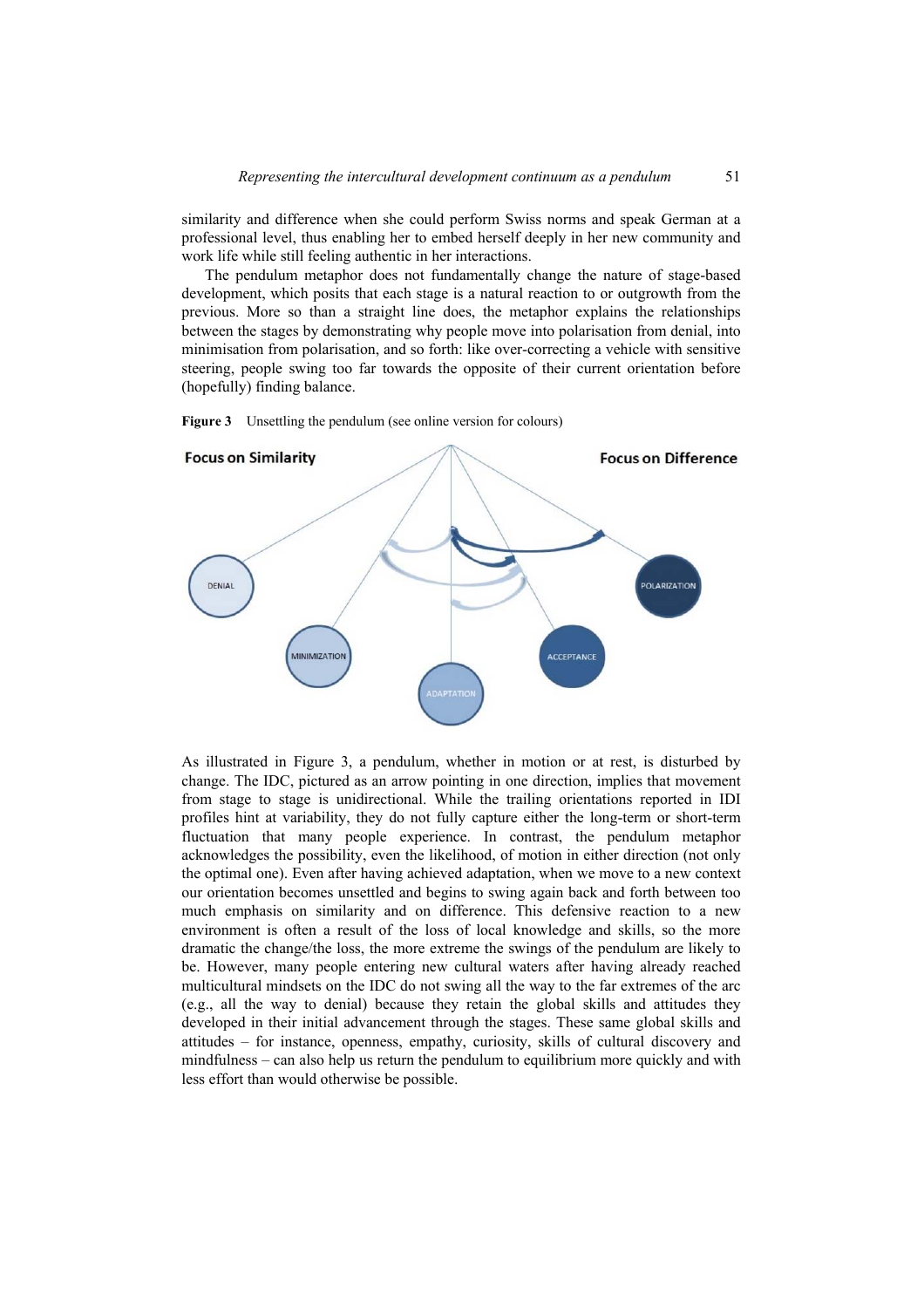Sundae's story: "Three years ago, I did something many people thought was crazy. I left what I had worked so hard to build in Switzerland (the language, geographical familiarity, a strong network of friends, a rewarding and impactful job) to move to Ouagadougou, Burkina Faso (West Africa). I was no longer starry-eyed. I was an established professional and mother of two young children. I was leaving an immensely secure situation and diving into the unknown on so many levels. What had not changed is that I was still hungry for new cultural experiences. Moving to West Africa felt like going to a whole new world. On a reconnaissance trip to Ouagadougou my husband sent photos, reported on the infrastructure and gave his first impression of what the people were like. We agreed we were all in. We said goodbye to all we were leaving behind in Switzerland and landed in the airport on 5 August 2013.

I was responsible for training in the new nanny and helping the children adjust to the changes in the first few weeks. I did a lot of observing of how the Burkinabe greeted each other and how the men did not make as much direct eye contact as they do in Switzerland or in the USA. I wondered how I was ever going to learn how to drive in this seemingly perilous and erratic traffic. Every time I would go out in the city, I would just stare out the window of my car soaking in the views of the donkey carts, mothers carrying babies on their backs using only a simple piece of fabric and the live goat strapped to the top of a moving bus. What got loaded onto motorcycles seemed to be limitless: a family of four, full (raw) egg cartons stacked 20 high, live cows, or a large wooden door. It felt exotic. There were differences everywhere, and I was taking it all in. Some of the differences felt less playful when I experienced them, such as lower security measures at an amusement park resulting in an injury for my son, or waiting for the internet technician to come back… for six weeks instead of 'tomorrow at 9:30' as promised.

Another challenge is that I felt like a surgeon with oven mitts on when it came to speaking French. It was a deep plummet down from being able to interact professionally in fluent German to stumbling through my basic French and having Spanish resurface again when I had reached my French limits. I wanted to ask so many questions of the locals I was interacting with. I wanted to dive deep into discovering how things worked here, what was appropriate and how I should handle specific delicate situations. But, I simply didn't have the resources to express myself and dig out this gold mine of information."

Of course, not everyone moves through each stage to finally reach the equilibrium of adaptation, but no matter where one happens to have landed on the pendulum arc, change brings imbalance. Swings can be large-scale, moving you for a significant period of time to a previous orientation, or minor, shifting you from moment to moment between narrow-minded focus on similarity and difference. In Sundae's narrative above, we see her move overall from the orientation of adaptation in Switzerland to acceptance in her move to West Africa. Missing crucial local knowledge and communication skills ("I didn't have the resources to express myself"), she lacks the capacity to adapt as of yet, but still shows an appreciation for diversity ("the men did not make as much direct eye contact as they do in Switzerland") and a motivation to learn more ("I wanted to ask so many questions of the locals") that are typical of the acceptance orientation.

In addition to this variation in orientation that expats and other frequent culture-crossers experience over the long-term, fluctuation can also occur from day to day or even moment to moment. As the IDI trailing orientations suggest, people tend to have favoured coping mechanisms that we employ in moments of stress. These behaviours and attitudes are likely reflective of stages behind (or previous to) our primary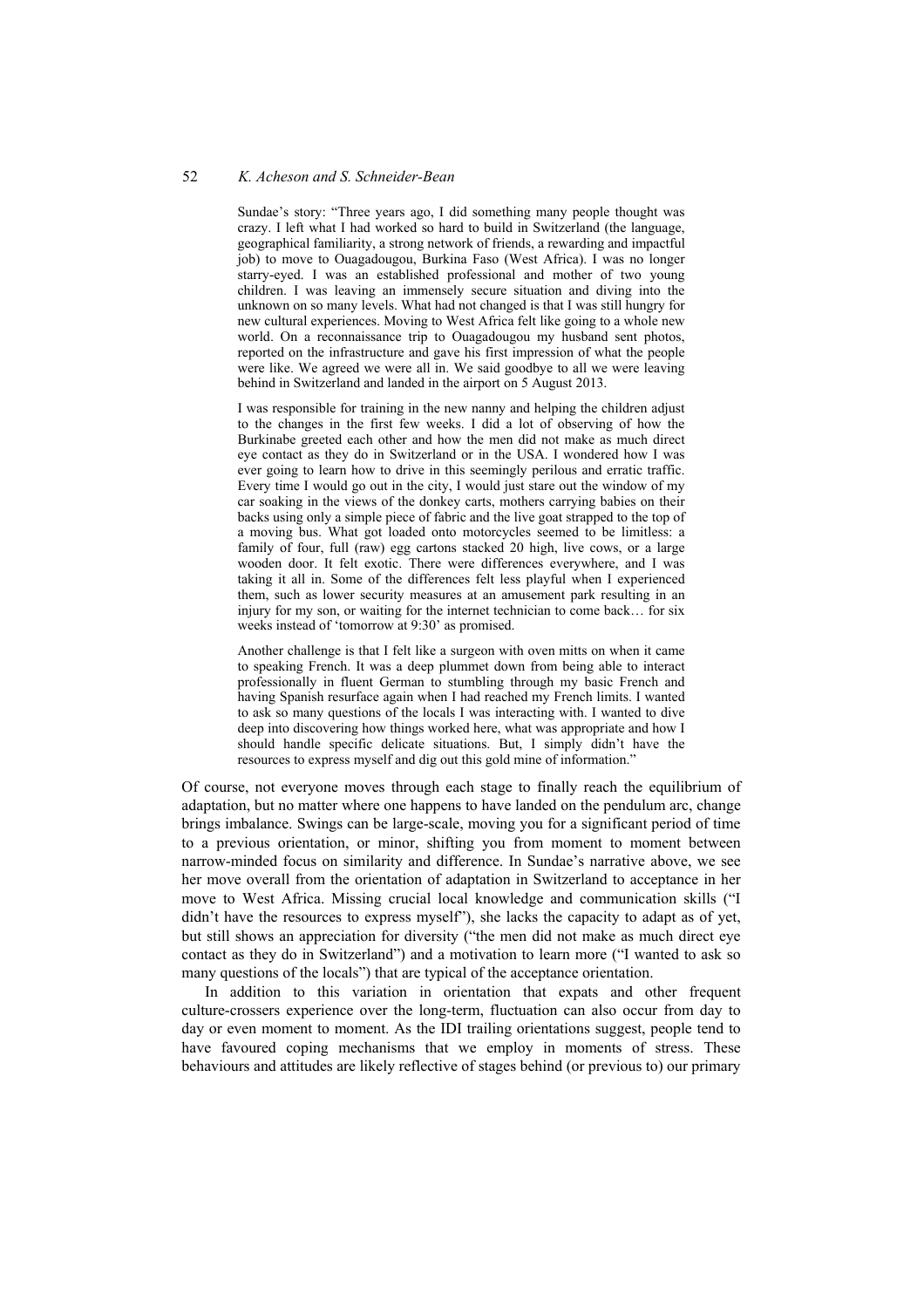orientation. While coping is not synonymous with developing or adapting, coping strategies for cultural discomfort and ambiguity are arguably more robust and effective in more multicultural orientations. Furthermore, the lack of capacity to cope can inhibit development because moving into and remaining in multicultural orientations requires great emotional resilience. Sundae's story highlights times when she caught herself swinging to polarisation-reversal by romanticising her new home ("What got loaded onto motorcycles seemed to be limitless… It felt exotic") and polarisation-defence when she made more negative comparisons ("lower security measures at an amusement park resulting in an injury for my son, or waiting for the internet technician to come back… for six weeks"). Clearly, even those who have moved into acceptance and adaptation orientations are susceptible to this short-term instability. However, the physics of the pendulum still apply: those starting from a more multicultural orientation (closer to the centre) will experience less extreme swings and can return to balance more quickly and easily. Those unsettled from minimisation or polarisation swing with more momentum since they begin farther from the centre. Consequently, they may find that recovering from moments of disequilibrium require more work and/or time.

The pendulum illustrates how and why these fluctuations in orientation occur, as well as how and why we can return fairly easily to our more typical orientations. Just as a physical pendulum responds sensitively to forces of nature such as gravity, propulsion, and inertia, this model is responsive to our lived realities, and the inevitable nature of the movement of the pendulum can bring relief from the judgment, shame and frustration that many feel in response to the linear and unidirectional IDC model. These short-term pendulum swings offer hope of more permanent movement along the continuum as well; they may even be the method by which we achieve the development of intercultural sensitivity, in that we proceed forward to more multicultural orientations in fits and starts, returning to our comfortable, current orientation often before fully making the transition to the next stage.

If change can be likened to propulsion, an external force that causes the pendulum to swing, we must also account for other forces that affect the pendulum's behaviour. Two of the most important of these are magnets and anchors. Magnets are exterior forces which tend to pull the pendulum towards one side or the other. Figure 4 provides several examples of magnets that pull us towards a focus on either similarity or difference. For instance, a rhetoric of religion that emphasises the common humanity shared by self and other (i.e., "we are all God's children") encourages us to concentrate on similarity and ignore cultural differences, as does an expat lifestyle that isolates us from the local community, leading us to believe that life abroad is not all that different from life back home. Magnets that pull us towards a focus on difference include moments when we are confronted with strikingly unfamiliar environments, behaviours and belief systems, as well as dissatisfying encounters with others filled with uncertainty, conflict or unmet expectations. Tourist lifestyles are listed on both sides: A hotel-and-guided-tour type of cultural experience might buffer us from local customs and blind us to significant cultural differences (pulling towards similarity); on the other hand, the exoticisation of foreign cultures that undergirds much tourism – that is, the performance of local rituals as a spectacle for the enjoyment of visitors rather than for their original purpose and the commodification of cultural artefacts as souvenirs – can encourage us to frame the world as us vs. them (pulling towards difference).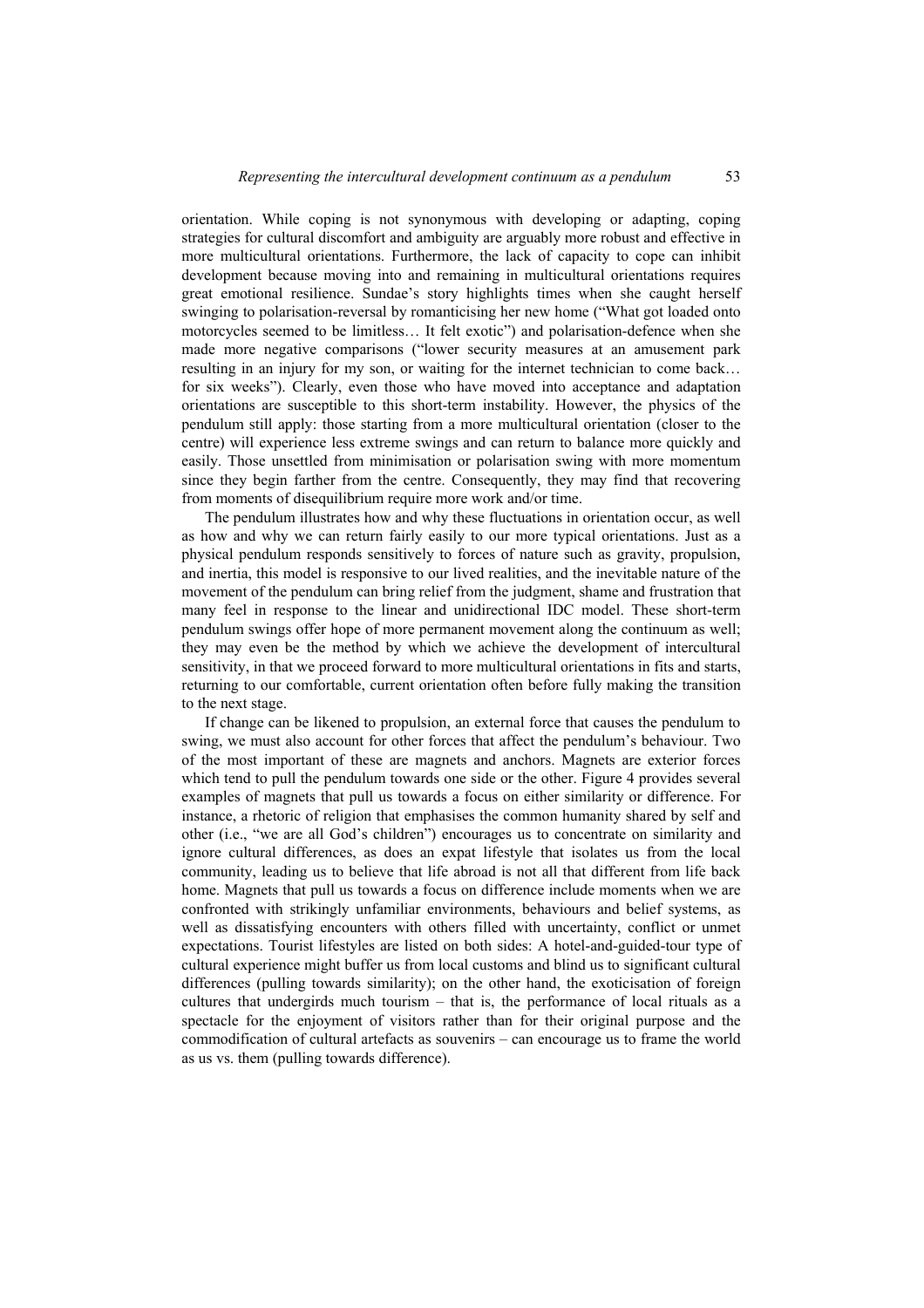**Figure 4** Forces that act on the pendulum (see online version for colours)



Like magnets, anchors also exert an attractive force on the pendulum, but rather than pulling you away from your habitual orientation, anchors ground you and allow you to resist swinging to previous stages on the IDC in times of stress. While magnets operate on the pendulum largely outside of our control, anchors require deliberate cultivation on our part; we must drop anchors if we want them to help hold us in place. As noted in Figure 4 below, one anchor that works to limit the influence of magnets on our orientation is physical and emotional health. Getting enough sleep, eating well and managing stress are key strategies for reducing the number and extent of pendulum swings in response to change, as well as crucial elements of a plan for regaining equilibrium quickly. Such strategies of self-care, or "the practice of activities that individuals initiate and perform on their own behalf in maintaining life, health, and wellbeing," are essential to maintaining resilience in the face of stress [Dodd, (2007), p.4]. In fact, taking 'care of yourself' is the first strategy recommended by the Foreign Service Institute (2016, p.31) for building personal resilience in unfamiliar settings. Strong social networks can also function as an anchor, helping to stabilise us when life sets our pendulum swinging, by meeting our needs for emotional support and providing us with information that helps us understand and adapt to another culture. This second function – acting as a source of information – is the reason why Figure 4 specifies 'diverse' social networks as an anchor. When our social networks are monocultural they may not help, and could even hinder, our capacity to move beyond over-emphasising either similarity or difference.

Sundae's story: "One welcome respite from the immense task of getting settled in Ouagadougou was how quickly I was able to meet a lovely group of friends and acquaintances. I felt immediately welcomed into the International School community. All of the patience and effort I had expended to make new friends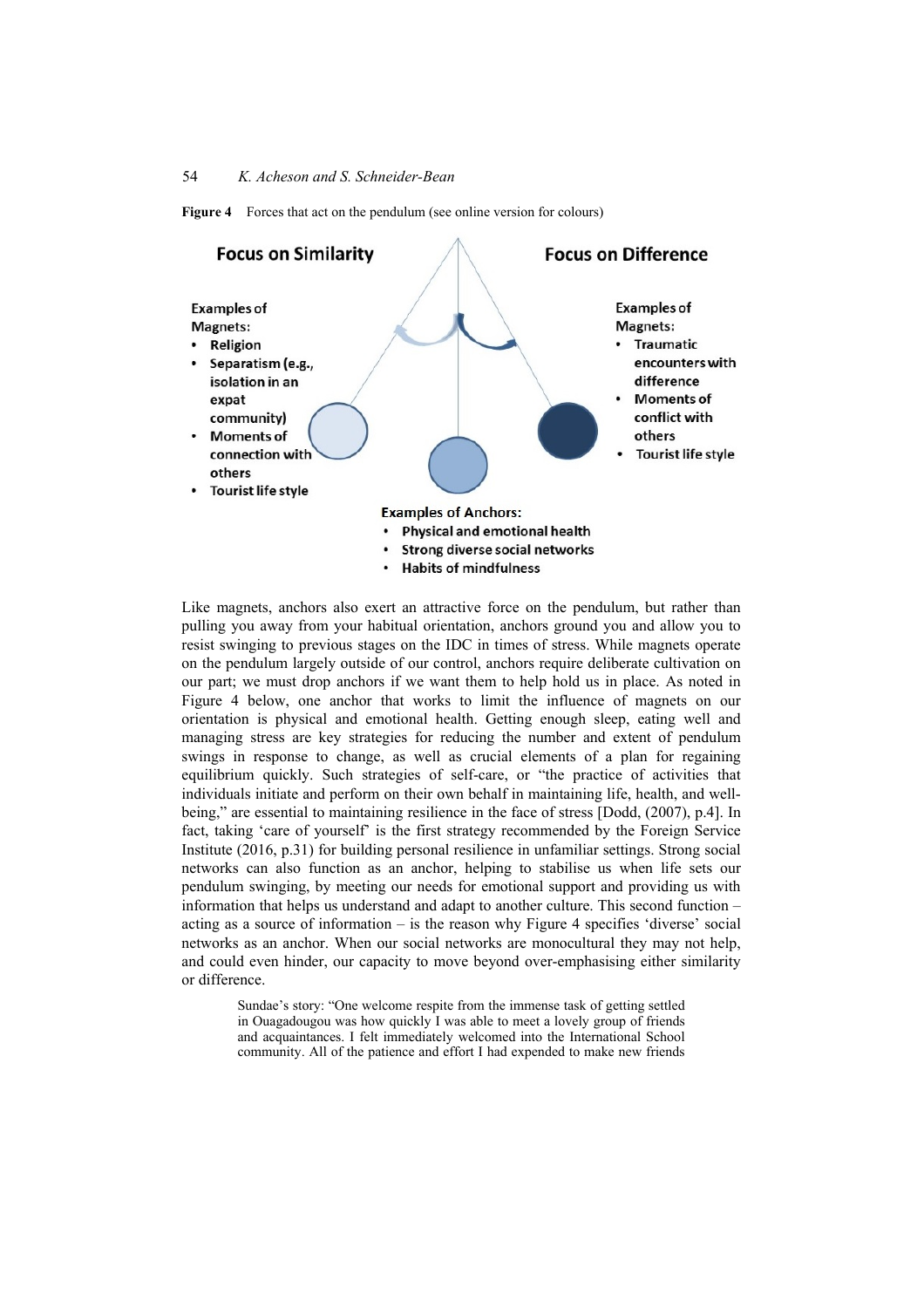of my own in Bern got turned on its head in Burkina. Instead of my husband introducing me to his community, I was the one making connections within the expat community while my husband was at work. I was surrounded by families who were also raising Third Culture Kids. The downside to this fast-track community is that my needs for connection were being met by expats, thereby curbing the 'burn' to meet Burkinabe friends. There were also so many barriers, it seemed, to connecting meaningfully with the Burkinabe.

Another aspect that helped me in terms of community and making friends is that I had spent the last 15 years practicing how to have relationships with my loved ones from a distance. I knew that no matter where I was on the planet that I could stay connected, and this sense of security gave me some inner stability.

A year into our life in Africa, I really needed some stability. Two days after we returned from a vacation to Switzerland, the WHO declared a state of emergency in West Africa due to the Ebola outbreak. I had never been challenged quite on this level before. I felt so responsible as a parent with two small children to protect. I struggled to find a balance between being prudent and rational. There were times when I battled an urge to withdraw from the local community, 'just in case' they were in physical contact with a relative who was affected. I recall when the hype around Ebola was at a high that I was hesitant to touch the guard outside of the bank I frequented every week so instead began to greet him with "Bonjour! Ça va? Et la famille?" sans handshake.

A few months later, the panic around Ebola had subsided, but political uncertainty started to mount, with a declaration of civil disobedience by the opposition to President Blaise. This disobedience campaign led to the ousting of the President in a political uprising on 31 October 2014. The critical nature of these events and their inherent risks kept me focused on staying safe and functioning as normally as possible. These were not moments when I was pondering how I could expand my French vocabulary or develop relationships with locals.

Normal life quickly returned to Ouagadougou after the political uprising, but uncertainty remained with a transitional government and elections ahead. This uncertainty coupled with a level of heat that could melt any store of patience took its toll. In February 2015 I started writing about 'expat fatigue' for my blog because I was seeing hints of it all around me. Exaggerated responses to small disruptions, heightened frustrations with daily life and a general feeling of lethargy were just a few of the signs. I didn't want to let this fatigue hijack the joy that I had for the life and culture in Ouaga. But, I noticed I could respond to change so much more playfully when I had gone for a run or made time for a night out with my girlfriends. Likewise, on the evenings where I was able to slip away and read a bit or journal before heading to bed, I felt more energized in the mornings. These things grounded me. Whenever I got a bit sloppy about taking good care of myself, though, I felt more vulnerable and allowed myself to be more quickly frustrated by disruptions of my daily routine, such as power or water cuts. By being really diligent about prioritizing my health, my connections to others and time for myself, I could bring myself back to 'me'. Restoring my balance allowed me to better match the Burkinabe spirit of optimism, friendliness and demonstration of mutual respect. So when a local contact unexpectedly dropped by to say hello, I could see the visit not as an interruption, but rather as a pleasant surprise and a welcome opportunity to stop what I was doing, speak about the latest with the family and drink a bottle of cold soda."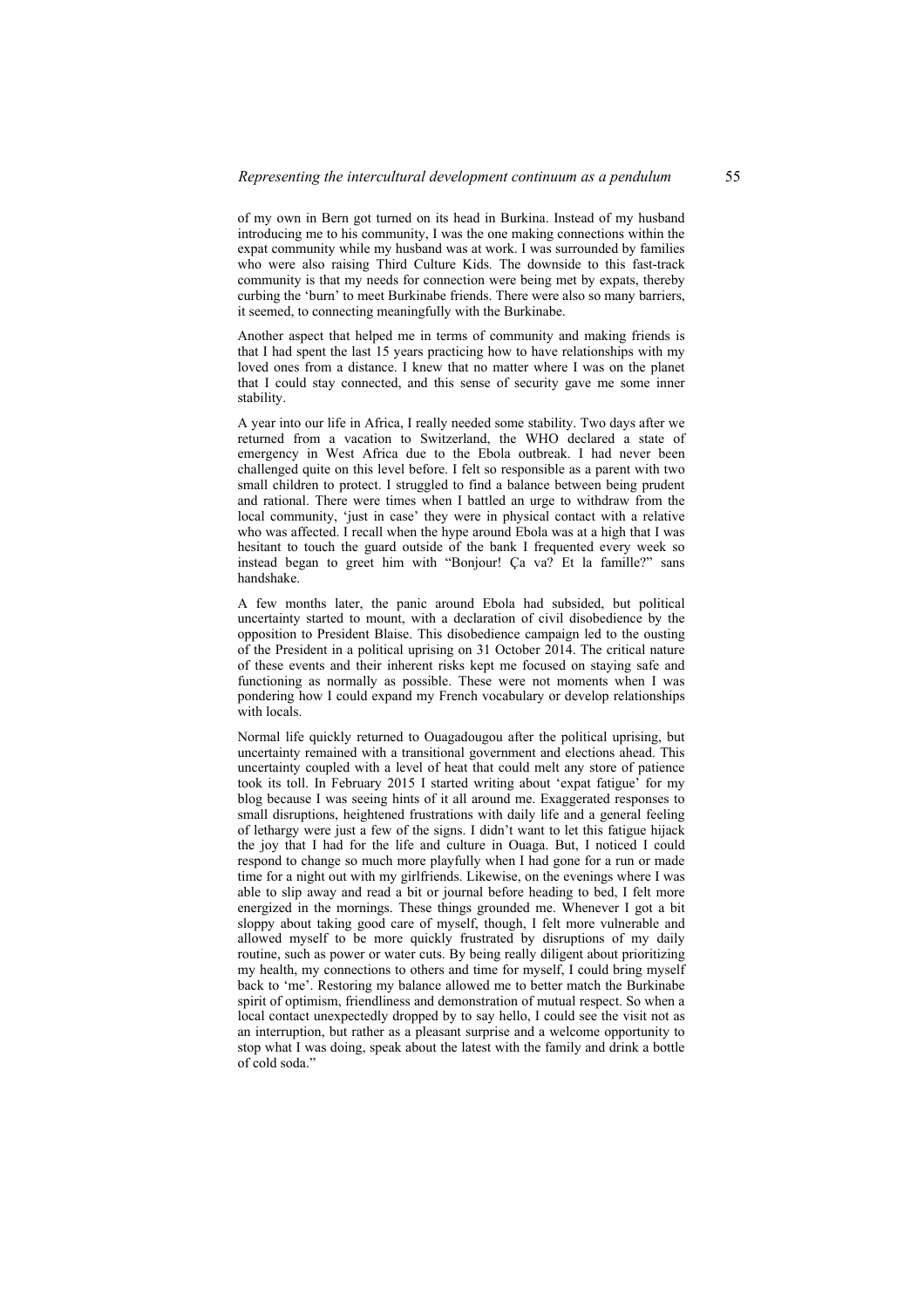Sundae's continuous effort to maintain her ICC detailed in the narrative above clearly illustrates how magnets and anchors have impacted her adaptation to life in Burkina Faso. Her 'fast-track community' of expats, though an important source of support during her transition ('welcomed', 'surrounded'), pulled her towards similarity, preventing her from deeply experiencing her unfamiliar environment ("barriers to connecting meaningfully with the Burkinabe"). In contrast, the health and political crises pulled her towards difference, focusing her attention on the more stressful elements of her life ("battled an urge to withdraw", "hesitant to touch", and "moments when I was not pondering how I could expand my French vocabulary or develop relationships with locals"). Expat fatigue became another magnet for her, sapping her emotional resilience ("exaggerated responses to small disruptions, heightened frustrations with daily life, and a general feeling of lethargy") and capacity to adapt. Anchors also abound in her discussion, however, such as the conscientious maintenance of long-distance relationships with family and friends ("sense of security gave me some inner stability") and dedication to self-care ("I felt more energized in the mornings", "these things grounded me"). The pendulum metaphor thus provides a way to articulate not only the environmental forces acting upon Sundae in this context, as magnets would upon a pendulum, but also the strategies she can employ to counteract their impact on her, maintaining a healthy and balanced perspective ("not as an interruption, but as a pleasant surprise and a welcome opportunity") in the same way that an anchor offers stability.

## **4 Implications**

The pendulum metaphor is a powerful tool for understanding the development and maintenance of ICC in part simply because we humans live, think and experience the world metaphorically, perceiving phenomena in terms of previously experienced and/or culturally constructed phenomena (Lakoff and Johnson, 1980). Metaphors work by abstracting characteristics of a SOURCE and applying them to a TARGET. For example, we might use a more familiar or more concrete object like money to understand a harder-to-grasp concept like time, mapping what we know of the SOURCE onto the TARGET. Thus, Kövecses (2002) argues that any model making extensive use of a metaphor to understand a phenomenon must necessarily highlight some aspects of an experience (where SOURCE and TARGET overlap) and obscure others (where they diverge). It is therefore important to explicitly acknowledge how metaphorical thinking both enables and limits understanding. This particular use of a pendulum metaphor to visually depict the stages of the IDC is highly beneficial because the metaphor:

- *Emphasises the fluctuating nature of intercultural sensitivity:* unlike a linear and unidirectional depiction of development, a pendulum encourages us to think about our orientation towards difference as more variable over time and across contexts, which resonates with the lived experience of many.
- *Marks the relationship between global and local aspects of ICC:* unlike primarily global or local characterisations of ICC that, respectively, overestimate or underestimate the transferability of one's competencies to new contexts, the pendulum offers a realistic sense of the partial/temporary shifts in effectiveness across difference that is likely to occur when we enter new cultural territory, carrying with us some global competencies and lacking some local ones.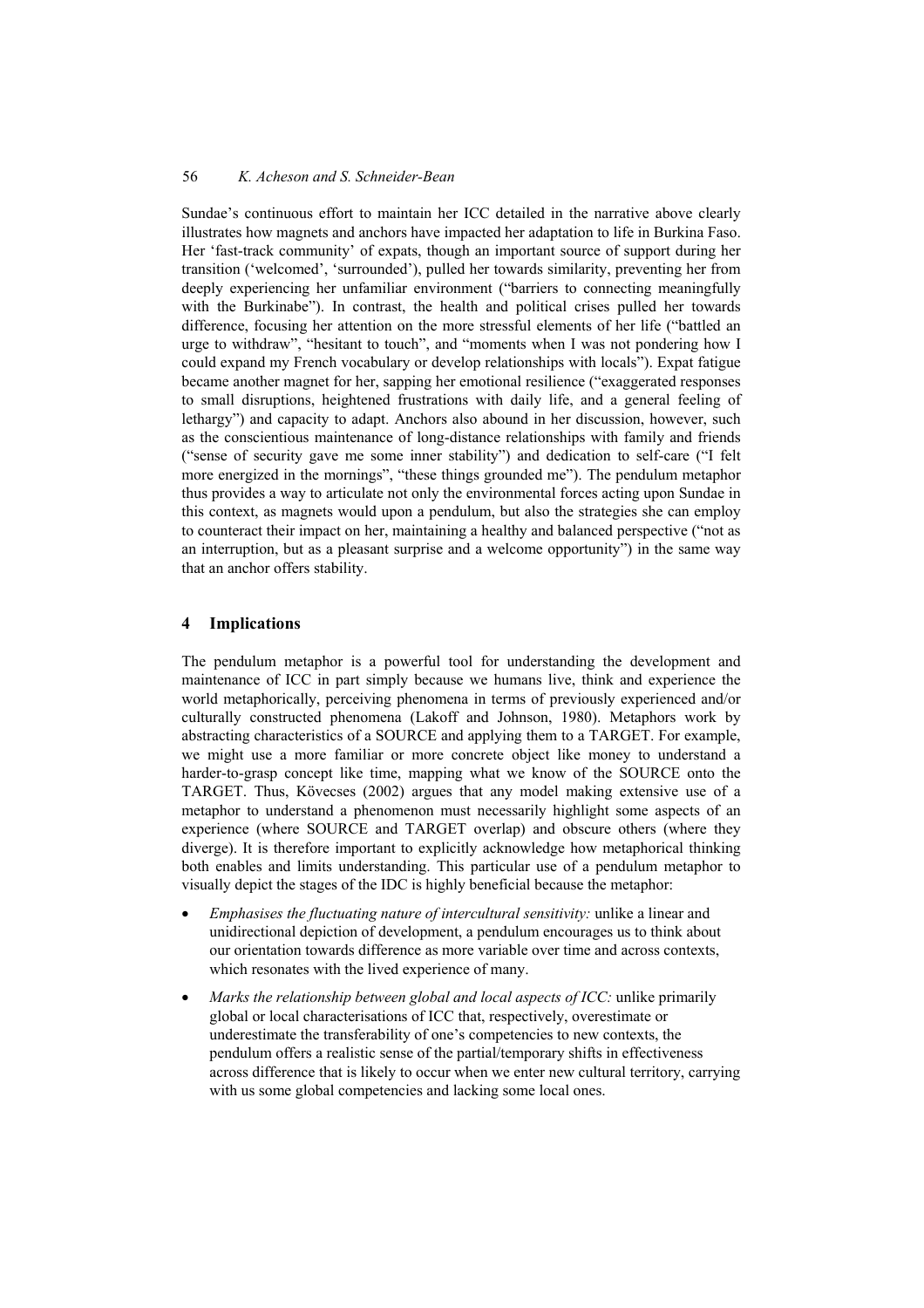- *Justifies stage-based development theory:* with people who resist the idea of stage-based development (for example, questioning why one could not just move straight from polarisation to adaptation), the pendulum visually demonstrates the normalcy of swinging to the other side before finding balance in the centre.
- *Illustrates some of the factors that de/stabilise one's orientation:* thinking about how laws of physics may act upon a pendulum also allows us to articulate why our orientation shifts from stage to stage both in the long and short-term, and how we can attempt to counterbalance the effect of magnets (external forces/events that destabilise) with anchors (deliberate strategies that stabilise).
- *Demonstrates the necessity of the purposeful maintenance of intercultural sensitivity after its initial development:* this analysis of magnets and anchors discourages complacency in those who have reached more multicultural orientations, especially adaptation, and motivates us instead towards mindfulness, self-care and other strategies of maintaining hard-won progress on the IDC.
- *Alleviates the shame and frustration of moving 'backwards' on the IDC and in fact of being in any particular orientation at any time:* because a hierarchy of the stages on the IDC is not implied as much in a pendulum arc as in an arrow moving at an upwards diagonal, the pendulum presents stage-based development in a less judgmental way and allows for a different debriefing discourse, one comprised of phrases such as 'not as balanced' and 'closer to the centre' rather than 'low scores' and 'more advanced' orientations.

One drawback of the pendulum metaphor that must be acknowledged, however, is the dangerous implication that moving through the stages of the IDC to more multicultural orientations is a naturally-occurring and inevitable process, like the settling of a pendulum over time. In fact, because of the strong pull of the magnets of our experiences towards either side, moving towards the centre requires motivation, effort and resources. Moreover, staying centred demands all three, sustained over time and across contexts. The first of these requirements, motivation, is complex both because the types and intensity of motivation to interact successfully across difference varies from person to person and even with the same person in different situations, and because it is not only one's own attitudes that are important. Although some people, upon encountering cultural differences, experience motivation to adapt driven by a need for belonging and acceptance, Berry's (2005) decades of work on acculturation make it clear that interacting successfully across difference is much more complicated than one person's attitude and will; also highly impactful on outcomes are our treatment by others and the resources, information and accommodation that are made available to us by a host society.

Like motivation, effort and resources are necessary prerequisites of centring the pendulum and keeping it centred, and the pendulum metaphor fails to adequately emphasise these factors. A pendulum is deceptively inclined towards stillness; it wants to rest in balance. Humans are not often so effortlessly stationary. Consider the practice of meditation. Intense and sustained concentration is not typically an innate skill; instead, for most, a great deal of training, intentionality and practice are necessary to still our minds and bodies. Similarly to achieving a meditative state (although the pendulum metaphor does not highlight this aspect of our orientations towards difference), it is in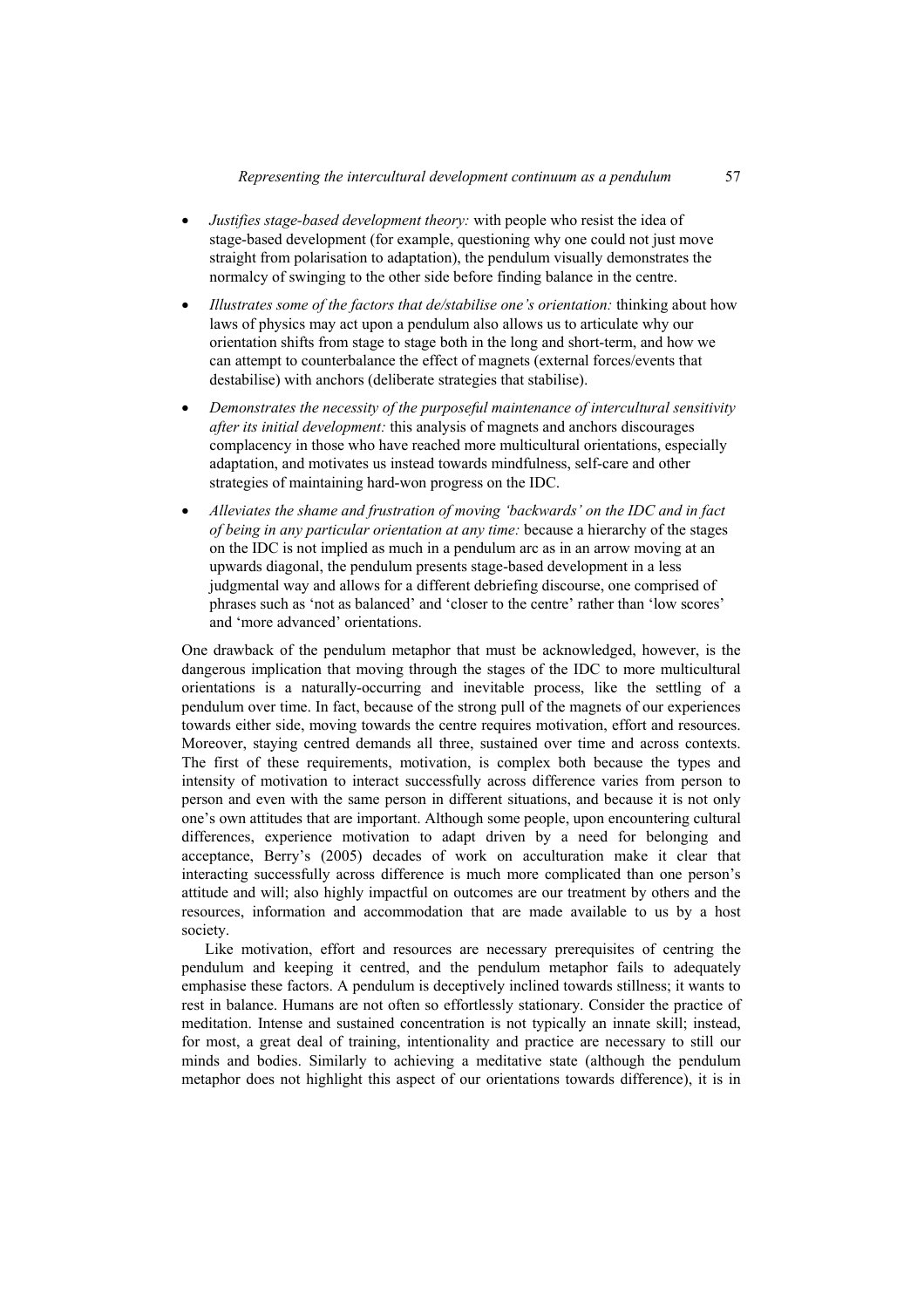fact quite difficult to reach equilibrium between similarity and difference at the stage of adaptation, and then to maintain that orientation over time. We have to earn the development of intercultural sensitivity, and as soon as we relax and stop being mindful of difference, or get distracted by compelling magnets that pull us towards either similarity or difference, or grow weary and no longer have the resources to commit to the work of staying balanced, we begin to swing again.

### **5 Conclusions**

In short, while not without its metaphorical limitations, this pedagogical innovation of representing the IDC as a pendulum contributes much to our understanding of the development and maintenance of intercultural sensitivity, offering benefits both for individuals striving to understand their own intercultural adaptation processes and for trainers, educators and coaches attempting to design effective curriculum or programs to prepare and support people crossing cultures. It also bridges a disconnect between intercultural scholars and practitioners, in that it makes stage-based development theory more accessible to those not as familiar with academic literature or conversant on intercultural communication theories. Because the pendulum encourages us to expect swings, facilitates our recognition of swings when they happen, gives culture-crossers a language and structure to identify and productively address magnets and anchors and, perhaps most importantly, normalises movement in all directions on the IDC, the pendulum metaphor is a valuable addition to the discourse on ICC. To professionals preparing to live abroad as expatriates, it is a warning that their cultural intelligence may not carry over fully to their current or next context, as well as a reassurance about their capacity to recover. To students participating in study abroad programs, it is an explanation for their reactions to uncomfortable experiences and a suggestion of strategies for gaining and keeping balance. To instructors, advisors and coaches mentoring people through intercultural transitions, it is a reminder to offer continued support beyond pre-departure orientations or cultural training. To organisations, it is a heuristic for understanding the challenges, needs and developmental processes of members experiencing expatriation and repatriation or struggling to navigate a diverse workplace. For all of us, it is a means to deeper self-awareness and more realistic expectations of our own and others' ICC as well as a language with which to discuss interacting across difference that resonates more fully with our lived experience.

## **Disclaimer**

This research did not receive any specific grant from funding agencies in the public, commercial or not-for-profit sectors.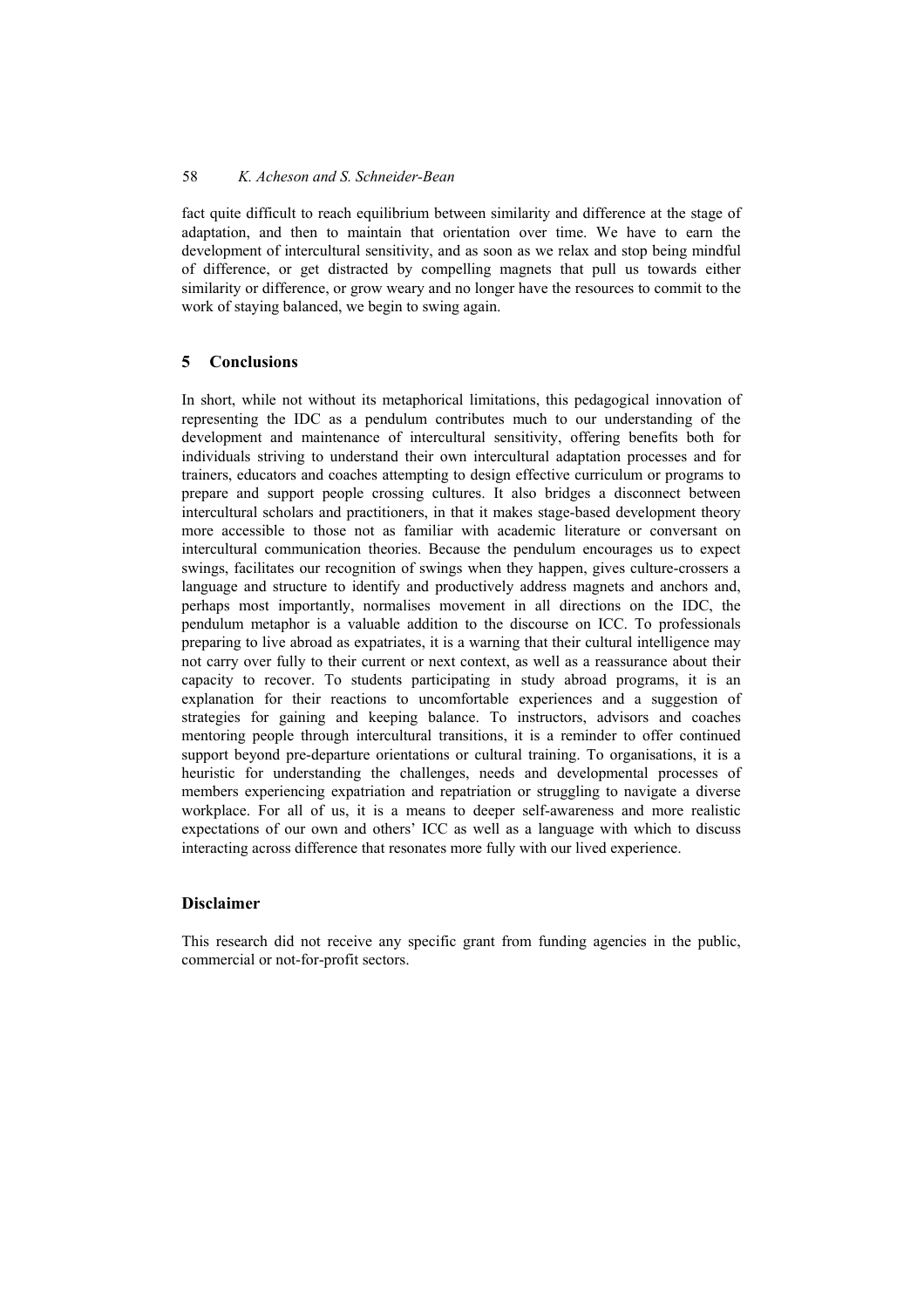#### **References**

- Abbe, A., Gulick, L.M.V. and Herman, J.L. (2007) *Cross-cultural Competence in Army Leaders: A Conceptual and Empirical Foundation*, October, United States Army Research Institute for the Behavioral and Social Sciences, Leader Development Research Unit, Arlington, VA.
- Altshuler, L., Sussman, N.M. and Kachur, E. (2003) 'Assessing changes in intercultural sensitivity among physician trainees using the intercultural development inventory', *International Journal of Intercultural Relations*, Vol. 27, No. 4, pp.387–401.
- Bennett, M. (2012) 'Turning cross-cultural contact into intercultural learning', in *Proceedings of the Universidad 2012 8th International Congress on Higher Education*, The University for Sustainable Development, Havana, Cuba.
- Bennett, M.J. (1986) 'A developmental approach to training for intercultural sensitivity', *International Journal of Intercultural Relations*, Vol. 10, No. 2, pp.179–195.
- Bennett, M.J. (1993) 'Towards ethnorelativism: a developmental model of intercultural sensitivity', in Paige, R.M. (Ed.): *Education for the Intercultural Experience*, 2nd ed., pp.21–71, Intercultural Press, Yarmouth, ME.
- Bennett, M.J. (2004) 'Becoming interculturally competent', in Wurzel, J. (Ed.): *Toward Multiculturalism: A Reader in Multicultural Education*, 2nd ed., pp.62–77, Intercultural Resource Corporation, Newton, MA.
- Berry, J.W. (2005) 'Acculturation: living successfully in two cultures', *International Journal of Intercultural Relations*, Vol. 29, No. 6, pp.697–712.
- Brenner, P.S. and DeLamater, J. (2016) 'Lies, damned lies, and survey self-reports? Identity as a cause of measurement bias', *Social Psychology Quarterly*, Vol. 79, No. 4, pp.333–354.
- Byram, M., Nichols, A. and Stevens, D. (Eds.) (2001) *Developing Intercultural Competence in Practice*, Multilingual Matters, Clevedon, UK.
- Callen, D. (2008) 'How intercultural competence drives success in global virtual teams', *Graziadio Business Review*, Vol. 11, No. 4 [online] https://gbr.pepperdine.edu/2010/08/howintercultural-competence-drives-success-in-global-virtual-teams/ (accessed 31 May 2018).
- Deardorff, D.K. (2006) 'Identification and assessment of intercultural competence as a student outcome of internationalization', *Journal of Studies in International Education*, Vol. 10, No. 3, pp.241–266.
- DeJaeghere, J.G. and Cao, Y. (2009) 'Developing U.S. teachers' intercultural competence: does professional development matter?', *International Journal of Intercultural Relations*, Vol. 33, No. 5, pp.437–447.
- DeJaeghere, J.G. and Zhang, Y. (2008) 'Development of intercultural competence among US American teachers: professional development factors that enhance competence', *Intercultural Education*, Vol. 19, No. 3, pp.255–268.
- Dervin, F. (2010) 'Assessing intercultural competence in language learning and teaching: a critical review of current efforts', in Dervin, F. and Suomela-Salmi, E. (Eds.): *New Approaches to Assessment in Higher Education*, pp.157–173, Peter Lang, Bern.
- Dodd, M. (2007) 'Intervening with self-care', *International Cancer Nursing News*, Vol. 19, No. 1, pp.4–5.
- Early, P.C. and Ang, S. (2003) *Cultural Intelligence: Individual Interactions Across Cultures*, Stanford University Press, Stanford, CA.
- Early, P.C. and Mosakowski, E. (2004) 'Cultural intelligence', *Harvard Business Review*, Vol. 82, No. 10, pp.139–46.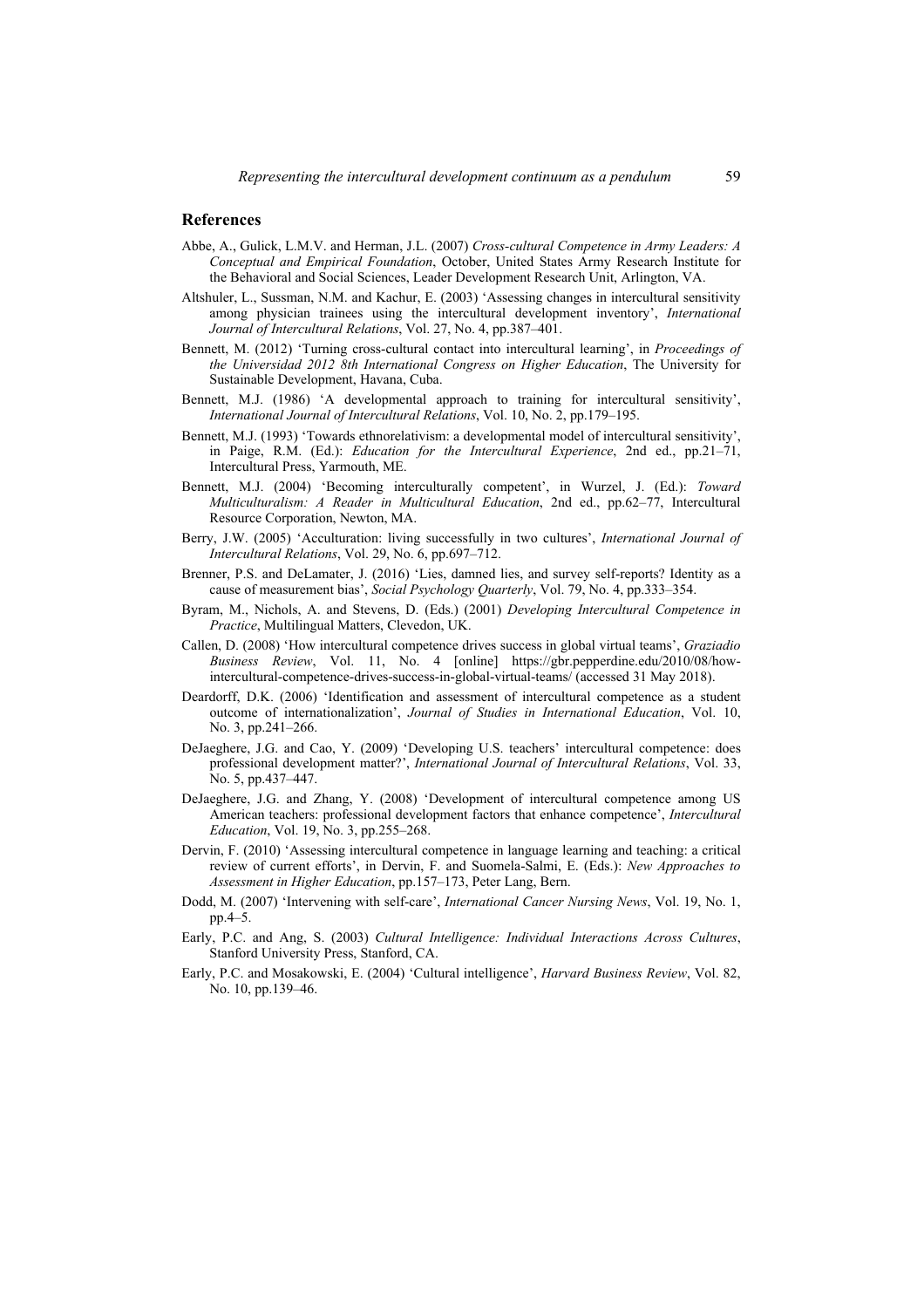- Foreign Service Institute (2016) *Foreign Service Assignment Notebook: What do I do Now?*, United States Department of State, Washington, D.C., Transition Center and George P. Shultz National Foreign Affairs Training Center [online] https://www.state.gov/documents/ organization/258710.pdf (accessed 31 May 2018).
- Gallus, J.A., Gouge, M.C., Antolie, E., Fosher, K., Jasparre, V. et al. (2014) *Cross-cultural Competence in the Department of Defense: An Annotated Bibliography*, April, United States Army Research Institute for the Behavioral and Social Sciences, Arlington, VA.
- Garrett-Rucks, P. (2014) 'Measuring instructed language learners' IC development: discrepancies between assessment models by Byram and Bennett', *International Journal of Intercultural Relations*, Vol. 27, pp.467–486.
- Genc, B. and Bada, E. (2005) 'Culture in language learning and teaching', *The Reading Matrix*, Vol. 5, No. 5, pp.73–84.
- Gullahorn, J.T. and Gullahorn, J.E. (1963) 'An extension of the U-curve hypothesis', *Journal of Social Issues*, Vol. 14, No. 3, pp.33–47.
- Hammer, M. (2012) 'The intercultural development inventory: a new frontier in assessment and development of intercultural competence', in Vande Berg, M., Paige, R.M. and Lou, K.H. (Eds.): *Student Learning Abroad*, pp.115–136, Stylus Publishing, Sterling, VA.
- Hammer, M.R. (2009) 'The intercultural development inventory', in Moodian, M.A. (Ed.): *Contemporary Leadership and Intercultural Competence*, pp.203–218, Sage, Thousand Oaks, CA.
- Havril, A.K. (2015) 'Improving intercultural competence of female university students in EFL within Saudi Arabia', *Procedia: Social and Behavioral Sciences*, Vol. 192, pp.554–566.
- Hofner Saphiere, D. (2012) 'What do you mean?! I've worked abroad 20 years and score low?!' *Cultural Detective Blog*, 6 November [online] https://blog.culturaldetective.com/2012/11/06/ what-do-you-mean-ive-worked-abroad-20-years-and-score-low/.
- IDI, LLC (2012) *IDI Sample Individual Profile* [online] https://idiinventory.com/wp-content/ themes/evolution/pdfs/Jose - Exemplar - Profile - August 2012.pdf (accessed 31 May 2018).
- IDI, LLC (2017) *The Intercultural Development Continuum (IDC™)* [online] https://idiinventory.com/products/the-intercultural-development-continuum-idc/ (accessed 31 May 2018).
- Irving, J.A. (2010) 'Educating global leaders: exploring intercultural competence in leadership education', *Journal of International Business and Cultural Studies*, Vol. 3, pp.1–14.
- Jackson, J. (2010) 'Habitus, self-identity, and positioning: the multifarious nature of study abroad', *Cultus: The Journal of Intercultural Mediation and Communication*, Vol. 3, pp.65–78.
- Kövecses, Z. (2002) *Metaphor: A Practical Introduction*, Oxford University Press, New York.
- Krishnan, L.A., Masters, C., Holgate, H., Wang, C. and Calahan, C.A. (2017) 'Structured study abroad enhances intercultural competence', *Teaching and Learning in Communication Sciences and Disorders*, Vol. 1, No. 1, Article 5, pp.1–26.
- Lakoff, G. and Johnson, M. (1980) *Metaphors we Live By*, University of Chicago Press, Chicago.
- Marcel, M.F. (2011) 'Intercultural competence will save the day', in Meadows, A.J. and Tapia, A. (Eds.): *Global Diversity Primer*, Diversity Best Practices, New York.
- Matsumoto, D. and Hwang, H.C. (2013) 'Assessing cross-cultural competence: a review of 17 available tests', *Journal of Cross-Cultural Psychology*, Vol. 44, No. 6, pp.849–873.
- Paige, R.M., Jacobs-Cassuto, M., Yershova, Y.A. and DeJaeghere, J. (2003) 'Assessing intercultural sensitivity: an empirical analysis of the Hammer and Bennett intercultural development inventory', *International Journal of Intercultural Relations*, Vol. 27, Nos. 467–486, 4pp.
- Spitzberg, B.H. and Changnon, G. (2009) 'Conceptualizing intercultural competence', in Deardorf, D. (Ed.): *The Sage Handbook of Intercultural Competence*, pp.1–52, Sage, Thousand Oaks, CA.